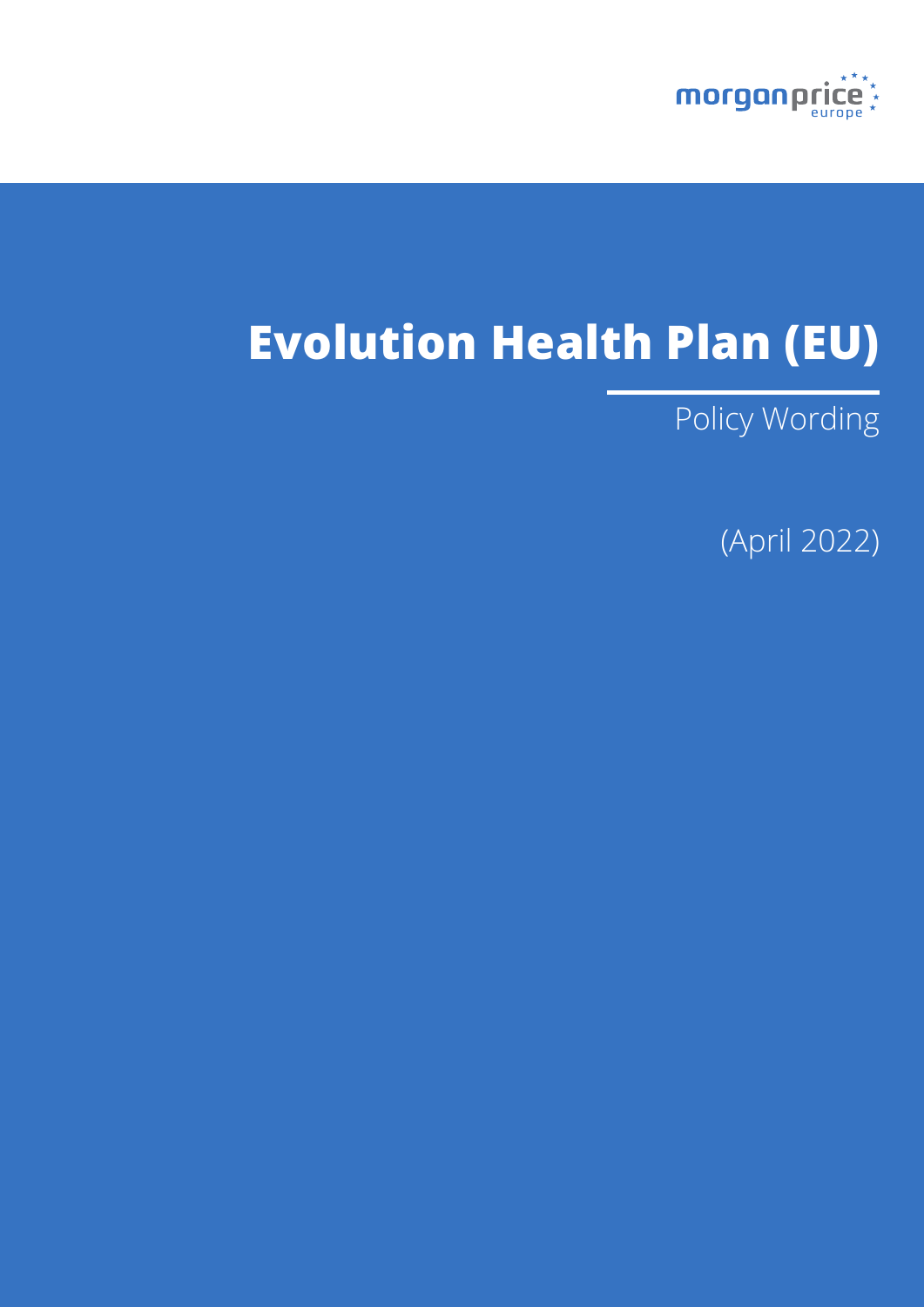

## **Contents**

## **1. Introduction to your policy**

- a. Contract of insurance
- b. Provision of insurance services and benefits
- c. Understanding the scope of your insurance
- d. Our promise of service
- e. Cooling-off period
- f. Queries on your policy
- g. Data Protection & Privacy Notice

## **2. Eligibility**

- a. Who can apply
- b. Conditions of acceptance
- c. Declarations and changes

## **3. Underwriting**

- a. Full Medical Underwriting (FMU)
- b. Moratorium Underwriting

## **4. How to claim**

- a. Emergency assistance/evacuation claims
- b. Claims requiring pre-authorisation
- c. Reimbursement claims
- d. General claims guidance notes
- e. Settlement of your claim

## **5. Words and phrases used in this policy**

## **6. General exclusions**

## **7. General policy administration**

- a. Commencement of cover
- b. Adding or removing your dependants
- c. Maintaining cover
- d. Alterations to your policy
- e. Changing your plan type
- f. Policy duration and premium payment
- g. Temporary return to home country
- h. Cancelling your policy
- i. Termination
- j. Death of a principle member
- k. Other insurance
- l. Subrogation
- m. Help and intervention
- n. Compliance
- o. Governing law

## **8. How to make a complaint**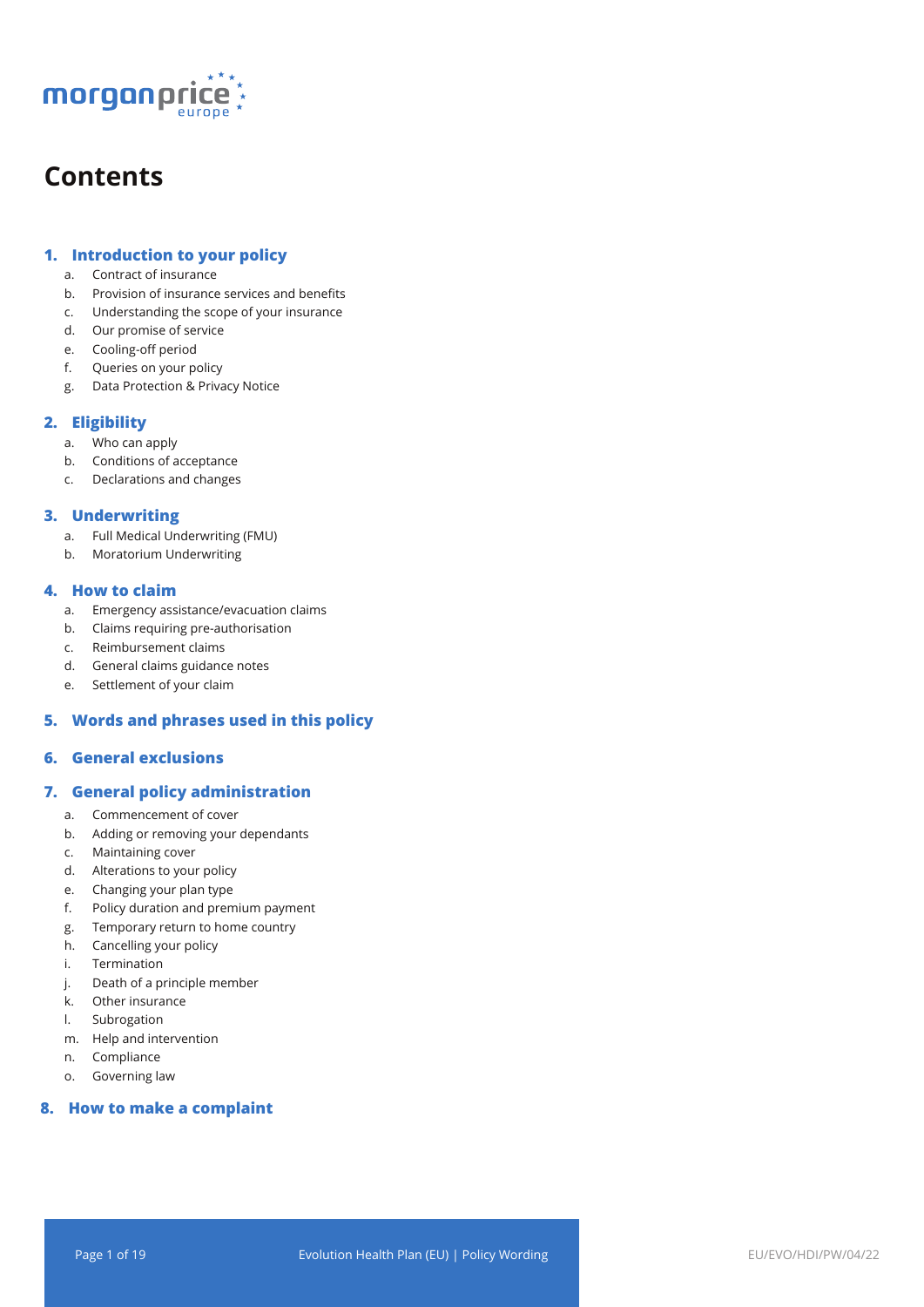## morganpri

## **1 Introduction to your policy**

Welcome and thank you for choosing the Evolution Health Plan from Morgan Price (Europe) ApS to look after your health insurance needs.

Please check your certificate of insurance to make sure that all of the details shown are correct. If any changes need to be made, please let us know immediately.

Take a few moments to look through your policy including the detailed benefit schedule to make sure you fully understand what is covered by your insurance policy.

Your policy has been written using plain language wherever possible and has been designed to set out all the features and benefits of the Evolution Health Plan in a straightforward and easy to understand format.

If there is any aspect of the Evolution Health Plan that you are unsure about, please do not hesitate to contact us.

## **a. Contract of insurance**

The application form you completed, together with any additional information provided, this policy wording, the certificate of insurance, any endorsements applied to the policy and the detailed benefit schedule, are all part of the contract of insurance between you and the Insurer and should be read as one document.

Provided the required amount of premium is paid on the due date, we will provide you and the persons listed in the certificate of insurance with the benefits set out in the detailed benefit schedule attached to your certificate of insurance.

The insurance is effective only after we have issued written confirmation that the applicant has been accepted for cover and becomes, and remains, insured in accordance with the terms and conditions set out in this policy.

#### **b. Provision of insurance services and benefits**

This is a list of the different parties involved in providing the insurance services and benefits under this policy:

- This is a Morgan Price (Europe) ApS policy. Morgan Price is responsible for the plan design, sales, administration (including issue of policy documents and collection of premiums) and general management of this policy.
- The policy is underwritten by HDI Global Specialty SE of Podbielskistraße 396, 30696 Hannover, Germany, which is authorised to carry on general insurance business and

is authorised and regulated by BaFin (the German Federal Financial Supervisory Authority) and is authorised to carry on business of insurance under the provisions of freedom to provide services in connection with Class 1 – Accident and Class 2 – Sickness, in all the member states of the European Union and of the European Economic Area.

• Morgan Price (Europe) ApS is the entity appointed by the Insurer to provide the services relating to claims handling, case management and evacuation and assistance on this policy.

#### **c. Understanding the scope of your insurance**

You will find details of what is covered and what is not covered in the detailed benefit schedule. Please make sure you read this carefully to understand what is covered and where waiting periods may apply to benefits.

In addition, within this policy wording, there is a list of general exclusions that apply to this policy.

## **d. Our promise of service**

As a valued customer you have important rights and entitlements. You are entitled to expect:

- **• Politeness and courtesy.**
- **• Helpful advice and guidance.**
- **• Confidentiality.**
- **• Professional and efficient service.**

At Morgan Price (Europe) ApS, each of our customers is important to us and we believe you have the right to a fair, swift and courteous service at all times. We will always aim to provide you with a professional, confidential and efficient service no matter what your query is.

However, we do appreciate that occasionally things can go wrong. We take all complaints seriously and aim to resolve them fairly and promptly. The information in the how to make a complaint section explains how you can complain and how we will deal with your complaint.

#### **e. Cooling-off period**

If having purchased this insurance, you decide that it does not meet your needs, please confirm in writing to info@morgan-price. eu within 14 days of receipt of your documentation, that you wish to cancel the insurance.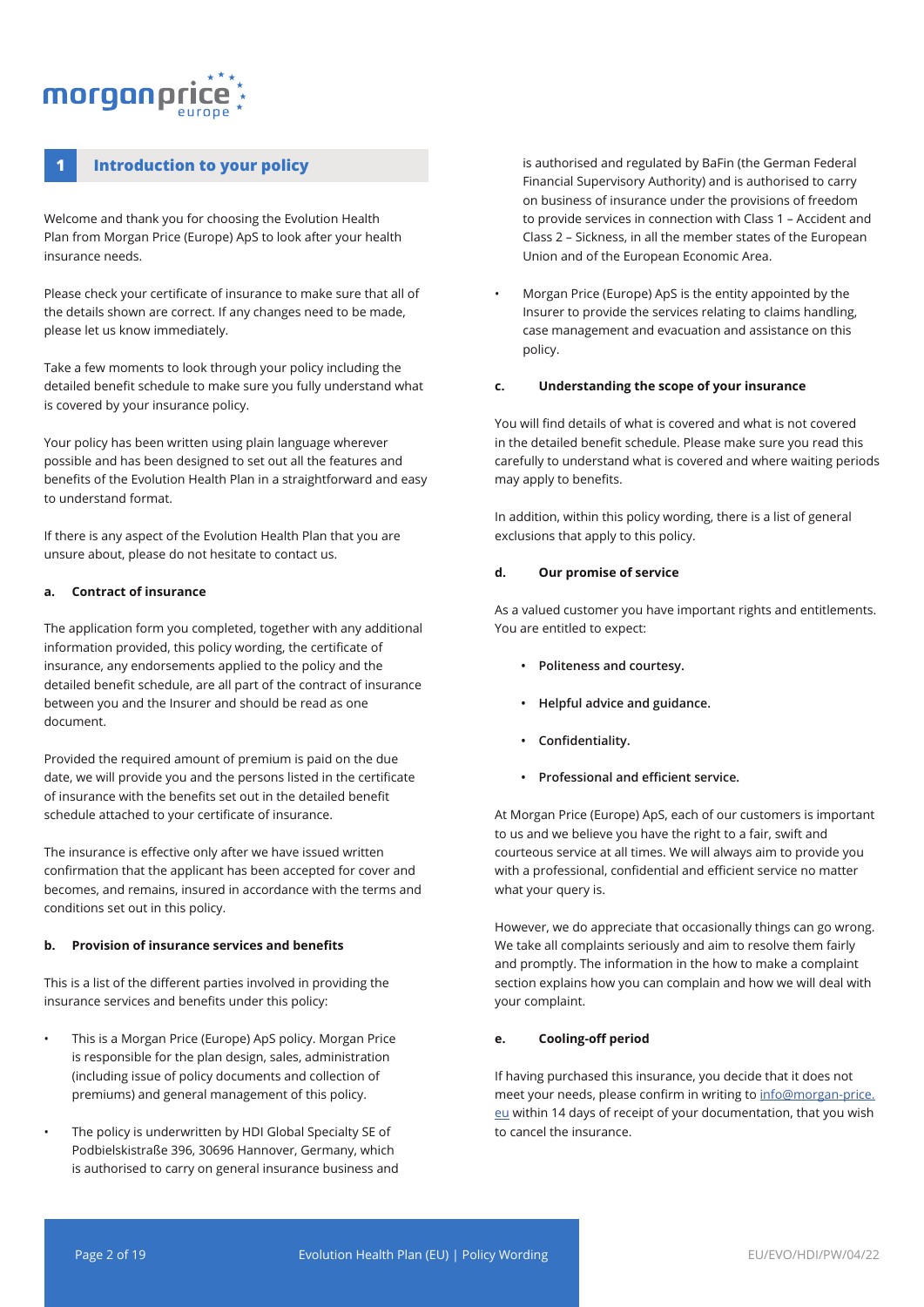

Provided no claims have been paid and/or pre-authorisation of claim costs have been issued, we will refund any premium you have paid.

#### **f. Queries on your policy**

For any queries on your policy you should contact:

**Morgan Price (Europe) ApS ØENS Virksomhedsadministration ApS Lergravsvej 59, 1 2300 København S Denmark**

**T: +44 (0) 1379 646 730**

**F: +44 (0) 1379 652 794**

#### **E: info@morgan-price.eu**

#### **g. Data Protection & Privacy Notice**

This notice explains how your data will be collected and dealt with, and your rights concerning that data. In this notice, `we', `us' or `our' refers to HDI Global Specialty SE and its agents, co-insurers and reinsurers. `You' or `your' refers to the individual whose personal data we are processing.

Personal data, or personal information, means any information about an individual from which that person can be identified. We respect your privacy and we are committed to protecting your personal data. Morgan Price (Europe) ApS, together with its insurance partner, HDI Global Specialty SE, is the joint controller and processor of your personal data.

#### **h. Responsible data controller**

HDI Global Specialty SE Podbielskistraße 396 30659 Hannover Germany Tel. +49 511 5604-2909 E-mail: contact@hdi-specialty.com

HDI Global Specialty SE is a Data Controller as defined under the EU General Data Protection Regulation ('GDPR').

You can reach our Data Protection Officer by post at the aforementioned address (please include the additional address line "Data Protection Officer") or by e-mail via our data privacy group mailbox: E-mail: privacy-hgs@hdi-specialty.com

#### **i. Personal data we may collect about you**

• Individual details such as name, address, proof of address,

contact details (including emails and telephone numbers), gender, marital status, date and place of birth, nationality, employer, job title, employment history and family details (including their relationship to you).

- Identification numbers issued by government bodies, agencies or similar such as national insurance, passport, tax identification or driving licence numbers.
- Financial information such as bank account or payment card details, income or transaction histories.
- Insurance policy information including information about quotes you receive and policies you take out.
- Credit and anti-fraud data including credit history, credit score, sanctions and criminal offences, and information received from various anti-fraud databases relating to you.
- Information about previous and current claims (including in connection with other related or unrelated insurance) which may include data about your health, criminal convictions, or special categories of personal data and, in some cases, surveillance reports.
- Technical information including your computer's IP address.
- Special categories of personal data which have additional protection under the GDPR, namely health, criminal convictions, racial or ethnic origin, political opinions, religious or philosophical beliefs, trade union membership, genetic data, biometric, or data concerning sex life or sexual orientation.
- Identification numbers issued by government bodies, agencies or similar such as national insurance, passport, tax identification or driving licence numbers.

#### **j. Where we may collect your personal data from**

We may collect your personal data from various sources:

- You (including, from time to time, recordings of your telephone calls with us)
- Your family members, employer or agent/representative (including your broker)
- Our agents, other insurers, insurance brokers, or reinsurers
- Credit reference agencies
- Websites or software applications for use on computers or mobile devices and/or social media content, tools and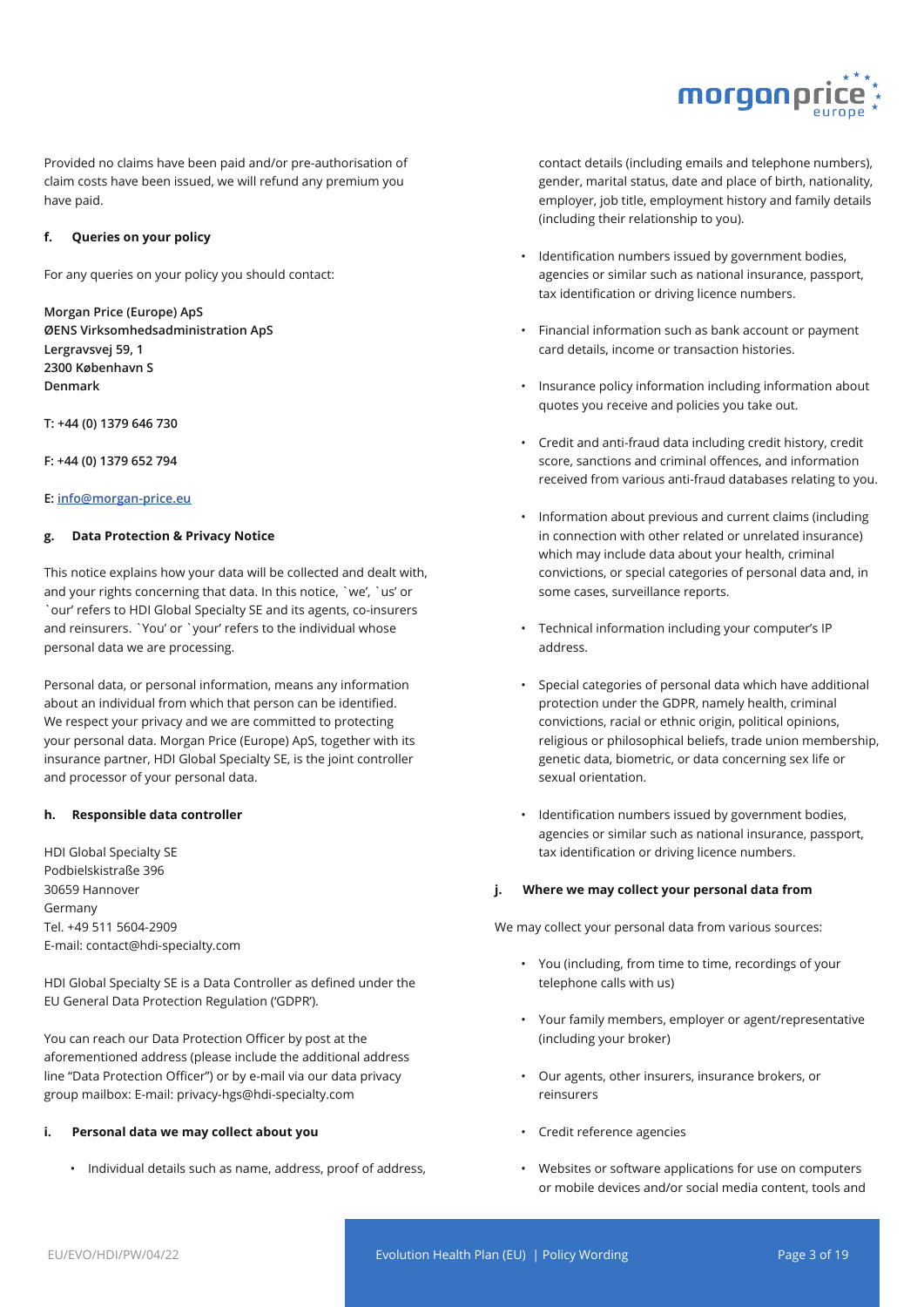

## applications

- Anti-fraud databases, sanctions lists, court judgments and other databases
- Government agencies
- Any open electoral register; or
- In the event of a claim, third parties including the other party or parties to the claim, witnesses, experts, loss adjusters, solicitors, claims handlers, translators, surveillance agents, engineers and others.

## **k. Identities of Data Controllers and Data Protection Contacts**

The operation of the insurance market means that personal data may be shared between insurance brokers, insurers, reinsurers and other market participants. You can find out the identity of the controller or controllers of your personal data in the following ways:

- If you took out the insurance yourself, get in touch with the data protection contact at your insurance broker or the entity you dealt with in taking out the insurance.
- If your employer or another organisation took out the insurance for your benefit, you should get in touch with the data protection contact at your employer or the organisation that took out the insurance.
- If you are not a policyholder or an insured under the insurance, you should get in touch with the organisation that collected your personal data.

## **l. The purposes, categories, legal grounds and recipients of our processing your personal data**

- **• Your personal data may be processed for the following purposes:** 
	- Quotation/inception:
		- Setting you up as a client, including possible fraud, sanctions, credit and anti-money laundering checks
		- Evaluating the risks and matching them to appropriate policy terms/premium
		- Payment of premium where the insured is an individual
	- Policy administration
- Client care, including communicating with you and sending you updates
- Payments to and from individuals
- Claims processing:
	- Managing insurance and reinsurance claims
	- Defending or prosecuting legal claims or regulatory proceedings
	- Investigating or prosecuting fraud
- Renewals
	- Contacting you/the insured to renew the insurance
	- Evaluating the risks and matching them to appropriate policy terms/premium
	- Payment of premium where the insured is an individual
- Other purposes including:
	- Complying with our regulatory or legal obligations
	- Risk modelling
	- Effecting reinsurance contracts
	- Transferring books of business, company sales, restructuring and reorganisation.
- **• We may also disclose personal data to the following non-exhaustive list of entities: reinsurers, financial institutions, service providers, contractors, agents, tax authorities, law enforcement and other regulators and group companies in connection with the above purposes. You will find the current list of service providers and our companies who participate in dataprocessing operations hereon our website or by emailing privacy-hgs@hdi-specialty.com.**
- **• We process your data on one of the following legal grounds:**
	- In order to place and operate the contract(s) of insurance;
	- Where a legitimate interest to do so has been identified for which processing of your data is necessary and which balances your interest, rights and freedoms e.g. protecting you from fraud or personalising the insurance product to you; or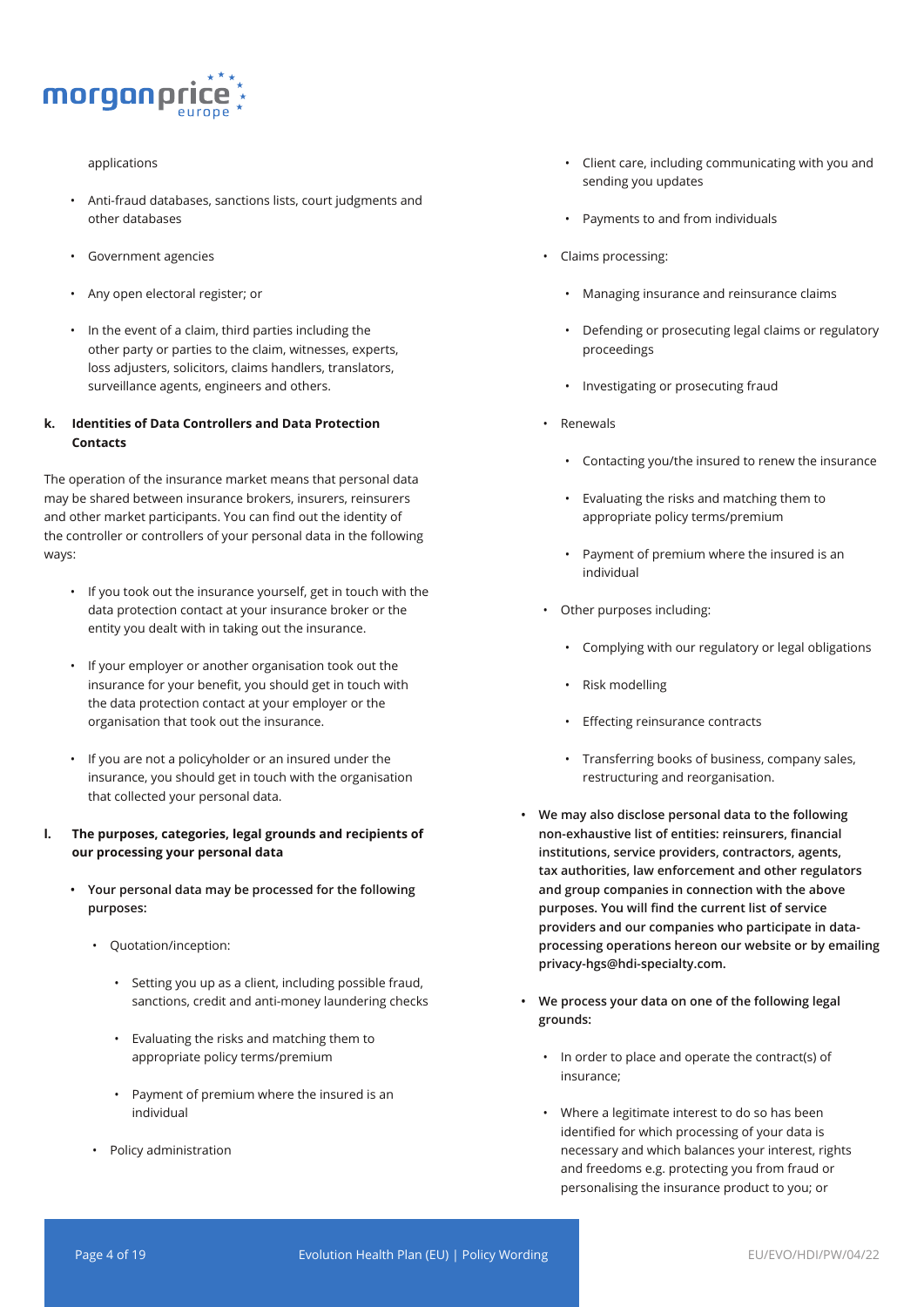

• Where we have a legal obligation to do so e.g. to prevent money laundering.

#### **m. Consent**

To provide insurance and deal with insurance claims in certain circumstances we may need to process special categories of your personal data (see 2.8 above), such as medical or criminal records. Your consent to this processing may be necessary to achieve one or more of the purposes set out above.

Where this is the case, you may withdraw your consent to such processing at any time by notifying privacy-hgs@hdi-specialty.com . If you do withdraw your consent, however, this may mean we cannot provide insurance or pay claims.

#### **n. Profiling**

When calculating insurance premiums, we may compare your personal data against other data such as industry averages or fraud patterns. Your personal data may also be used to create such other data to ensure, among other things, that premiums align to risk.

We may make decisions based on profiling and without staff intervention (known as automatic decision making).

#### **o. Storage and retention of your personal data**

Data is held by us on servers and in printed form, as well as on our behalf in off-site storage facilities. We will keep your personal data only for so long as is necessary and for the purpose for which it was originally collected. In particular, so long as there is any possibility that either you or we may bring or face legal claims in connection with the insurance contract(s), or if there are legal or regulatory reasons to retain your data, we must do so.

#### **p. International transfer of data**

We may need to transfer your data to third parties outside the European Economic Area. These transfers will be made in compliance with the GDPR.

If you would like further details of how your personal data would be protected if transferred outside the EEA, please contact privacyhgs@hdi-specialty.com.

#### **q. Amendment**

We may amend this Privacy Notice from time to time. We will let you know if we make any significant changes.

## **r. Your rights**

If you have any questions about our use of your personal data,

please contact the relevant data protection contact as explained above. In certain circumstances you may have the right to require us to:

- Provide you with further details about the use we make of your personal data
- Provide you with a copy of the personal data we hold
- Correct any inaccuracies in the personal data we hold
- Delete any personal data we no longer have any lawful ground to use
- Where the processing requires your consent, to withdraw that consent so we stop the processing in question
- Transfer your personal data to another organisation
- Object to any processing based on the legitimate interests ground at 4.3.2 above unless our reasons for that processing outweigh any prejudice to your data protection rights
- Object to automated processing, including profiling
- Restrict how we process or use your personal data in certain circumstances e.g. whilst a complaint is being investigated.

In certain circumstances we may need to restrict the above rights to safeguard the public interest (e.g. prevention or detection of crime) or our interests (e.g. legal or litigation privilege).

If you are not satisfied with our use of your personal data or our response to any request by you to exercise any of your rights, or if you think we have breached the GDPR, you have the right to complain to the relevant national authority, details below.

**Germany** (lead supervisory authority) Die Landesbeauftragte für den Datenschutz Niedersachsen Prinzenstraße 5 30159 Hannover

Phone: +49 (0511) 120 45 00 Fax: +49 (0511) 120 45 99 E-mail: poststelle@lfd.niedersachsen.de Website: https://www.lfd.niedersachsen.de

#### **Sweden**

Datainspektionen Drottninggatan 29 5th Floor Box 8114 104 20 Stockholm

Tel. +46 8 657 6100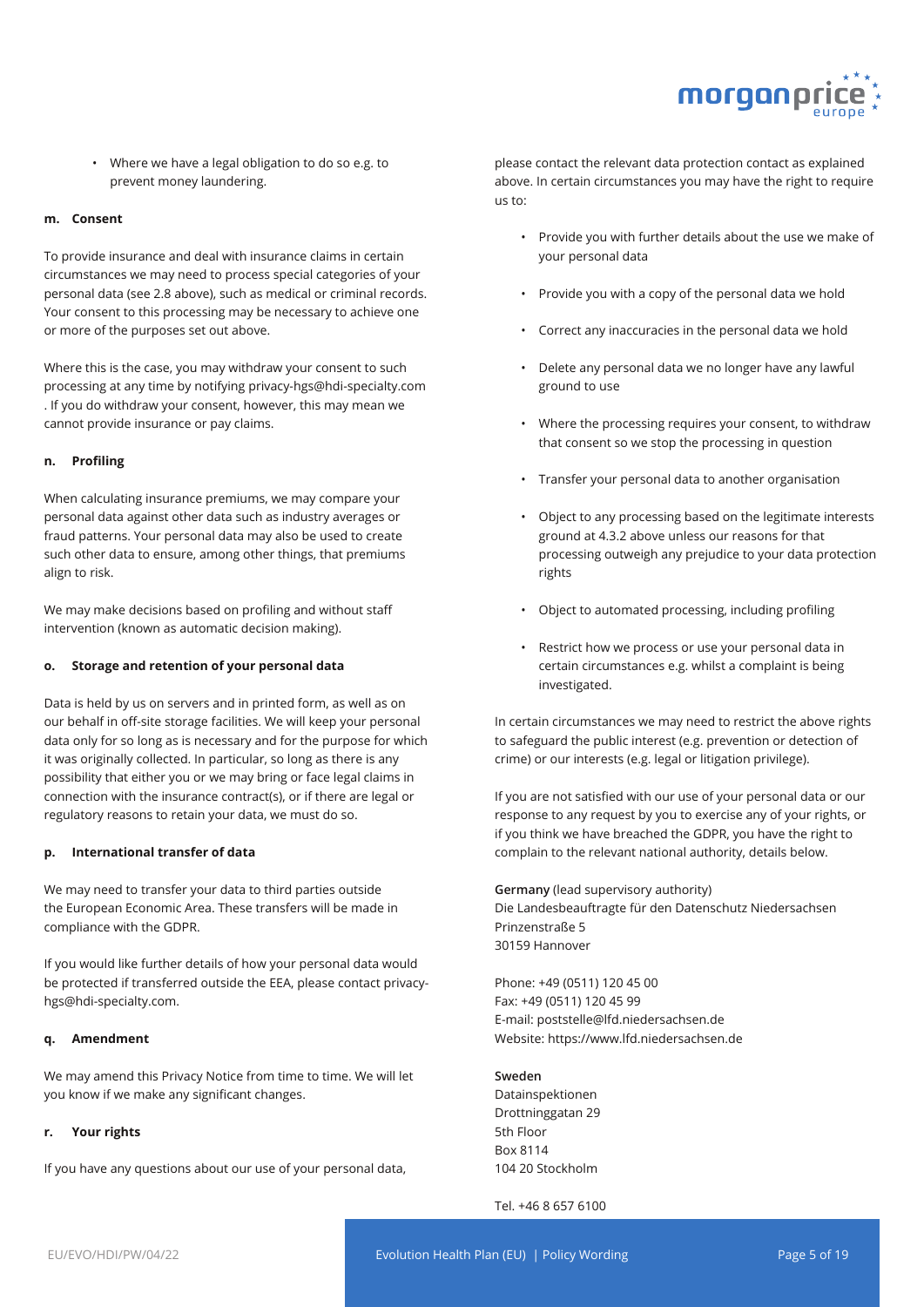

Fax +46 8 652 8652 e-mail: datainspektionen@datainspektionen.se Website: http://www.datainspektionen.se/

#### **Italy**

Garante per la protezione dei dati personali Piazza di Monte Citorio, 121 00186 Roma

Tel. +39 06 69677 1 Fax +39 06 69677 785 e-mail: garante@garanteprivacy.it Website: http://www.garanteprivacy.it/

#### **UK**

## **England**

Information Commissioner's Office Wycliffe House Water Lane Wilmslow Cheshire SK9 5AF

Tel: 0303 123 1113 (local rate) or 01625 545 745 (national rate) casework@ico.org.uk

#### **Scotland**

Information Commissioner's Office 45 Melville Street Edinburgh EH3 7HL

Tel: 0131 244 9001 scotland@ico.org.uk

#### **Wales**

Information Commissioner's Office 2nd Floor Churchill House Churchill Way Cardiff CF10 2HH

Tel: 029 2067 8400 wales@ico.org.uk

#### **Northern Ireland**

Information Commissioner's Office 3rd Floor 14 Cromac Place Belfast BT7 2JB

Tel: 0303 123 1114 (local rate) 028 9027 8757 (national rate) ni@ico.org.uk

#### **s. Contact Us**

Head Office: Data Protection Officer, Podbielskistraße 396, 30659 Hannover, Germany, Tel. +49 511 5604-2909 UK Branch: Legal & Compliance, 10 Fenchurch Street, London, EC3M 3BE, Tel. +44 (20) 7015 4000

Scandinavian Branch: Legal & Compliance, Hantverkargatan 25, P.O Box 22085, SE-104 22 Stockholm, Tel. +46 8 617-5485

Italian Branch: Data Protection Officer, Podbielskistraße 396, 30659 Hannover, Germany

## **2 Eligibility**

#### **a. Who can apply?**

This is an international policy designed for expatriates (i.e. persons living/working outside of their home country) and local nationals (i.e. persons living and/or working inside their home country) and their eligible dependants with the exceptions of the United States of America.

• The policy is not available to persons or in countries where it would breach any sanction, or where it is prohibited by law or local legislation.

This policy is not available to any applicants whose primary residence is Cambodia, China, Hong Kong, Indonesia, Japan, Laos, Macau, Taiwan, Thailand, Timor-Leste or Vietnam. Residents of these countries should apply for an Evolution Health Plan (Asia Pacific).

Maximum age of entry at the start date of the policy on an FMU basis is 74.

Maximum age of entry at the start date of the policy on a Moratorium basis is 55.

Children can be added to a member's policy but they must be under age 19 and unmarried (or under age 25, unmarried and in full-time further education) at their start date.

Children may remain covered under this policy until the annual renewal date following their 19<sup>th</sup> birthday (or 25<sup>th</sup> birthday where in full-time education) or marriage, at which time their insurance cover under this policy will end and they may move onto their own policy.

We offer Child Only policies only to children between the age of 10 and 17. A compulsory excess applies to these policies of \$//£ 100 per claim.

Any children under the age of 10 have to have an adult covered on the policy.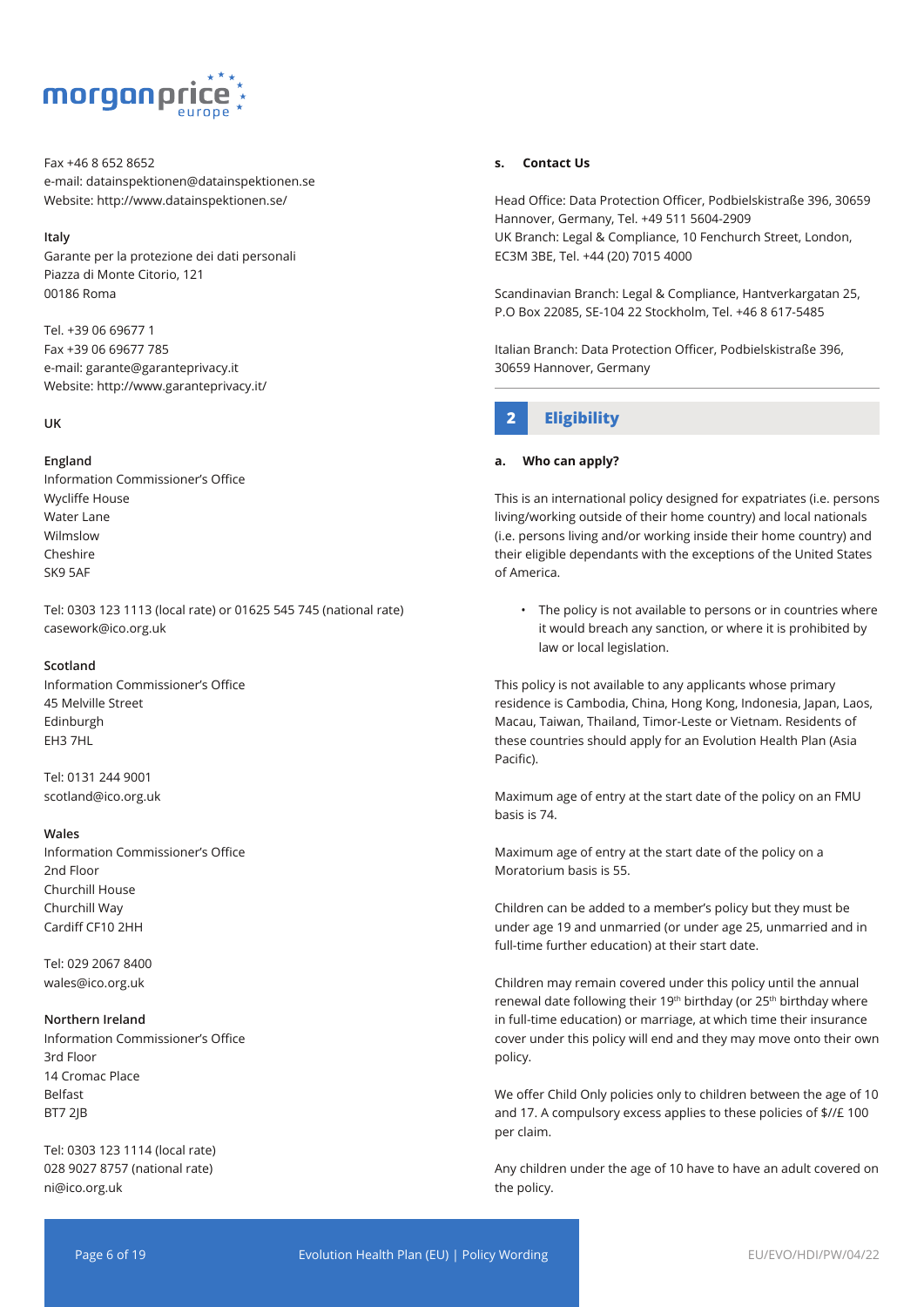

#### **b. Conditions of acceptance**

We are entitled to refuse an application from any person without giving a reason. We also reserve the right to ask for evidence of age, state of health, employment status or educational status.

We may wish to apply special terms, exclusions or premium increases to reflect any exceptional circumstances regarding your application.

If we cannot obtain all the information we need to assess a risk, we reserve the right to decline cover.

In order to benefit from this policy you must:

- Answer all questions about this policy honestly and fully at all times;
- Not deliberately mislead us by misstatement;
- Tell us straight away if anything you have already told us changes, especially between the date you apply for a policy and the date we issue it;
- Observe and comply with the terms and conditions of this policy.

Or your policy may be cancelled and/or any claim you make may not be paid.

#### **c. Declaration and changes**

You must immediately inform us of any change in the information given on the application form, in-particular relating to any medical declaration you have made for yourself and any dependants, your address, country of residence, the birth or adoption of a child or any other change involving your insured dependants. If you do not tell us, your policy may be cancelled and any claim you make may not be paid.

## **3 Underwriting**

We assess risks in different ways as listed below:

#### **a. Full Medical Underwriting**

If you select Full Medical Underwriting (FMU), you must complete the FMU application form. We will review the information provided to ascertain whether you and any eligible dependants will be accepted with or without specific exclusions or terms.

We may need to request additional information to be able to provide terms. You must ensure that the FMU application form is fully and accurately completed, taking into consideration that the medical declaration relates to the whole of your life unless otherwise stated. If you are not sure whether you need to declare a condition to us or not, you should declare it.

Any pre-existing conditions not declared on your FMU application will not be covered by your policy.

If a specific exclusion or terms will apply to your policy, we will advise you in writing and you will need to confirm to us in writing that you accept the terms offered before your policy can start.

#### **b. Moratorium Underwriting**

Moratorium Underwriting is only available if you and any eligible dependants are under age 55 at the start date of the policy. If you select Moratorium Underwriting, you must complete the Moratorium application form.

Moratorium Underwriting means that you and any eligible dependants will not be covered for any pre-existing conditions that have been in existence during the 5-year period before your start date. After 2 years continuous cover, pre-existing medical conditions may become eligible for cover (unless the condition is specifically excluded by the policy) if, at the first time of receiving treatment, you/your dependant has not:

- **• Suffered any symptoms;**
- **• Consulted any medical practitioner for checkups/ monitoring of a condition, received follow up examinations, medical treatment or advice;**
- **• Been prescribed or taken medicine, including over the counter drugs, special diets, injections or physiotherapy;**
- **• And, you were not reasonably aware the condition existed.**

If there is any doubt over whether a condition existed prior to the start date of the policy, we reserve the right to request a further medical opinion. The final decision on whether a condition is covered rests solely with our Chief Medical Officer (CMO).

#### **c. Non Disclosures**

 If during the course of your policy we deem that a pre-existing condition was not disclosed to us, we reserve the right to either apply restrospective exclusions to your plan or to cancel the plan back to inception.

## **4 How to claim**

## **a. Emergency assistance/evacuation claims )Preauthorisation required)**

Assistance is available 24-hours a day, 365 days a year for medical emergencies, including evacuation and transportation.

If you have an emergency, critical or life-threatening medical condition, and local facilities may not be available to provide the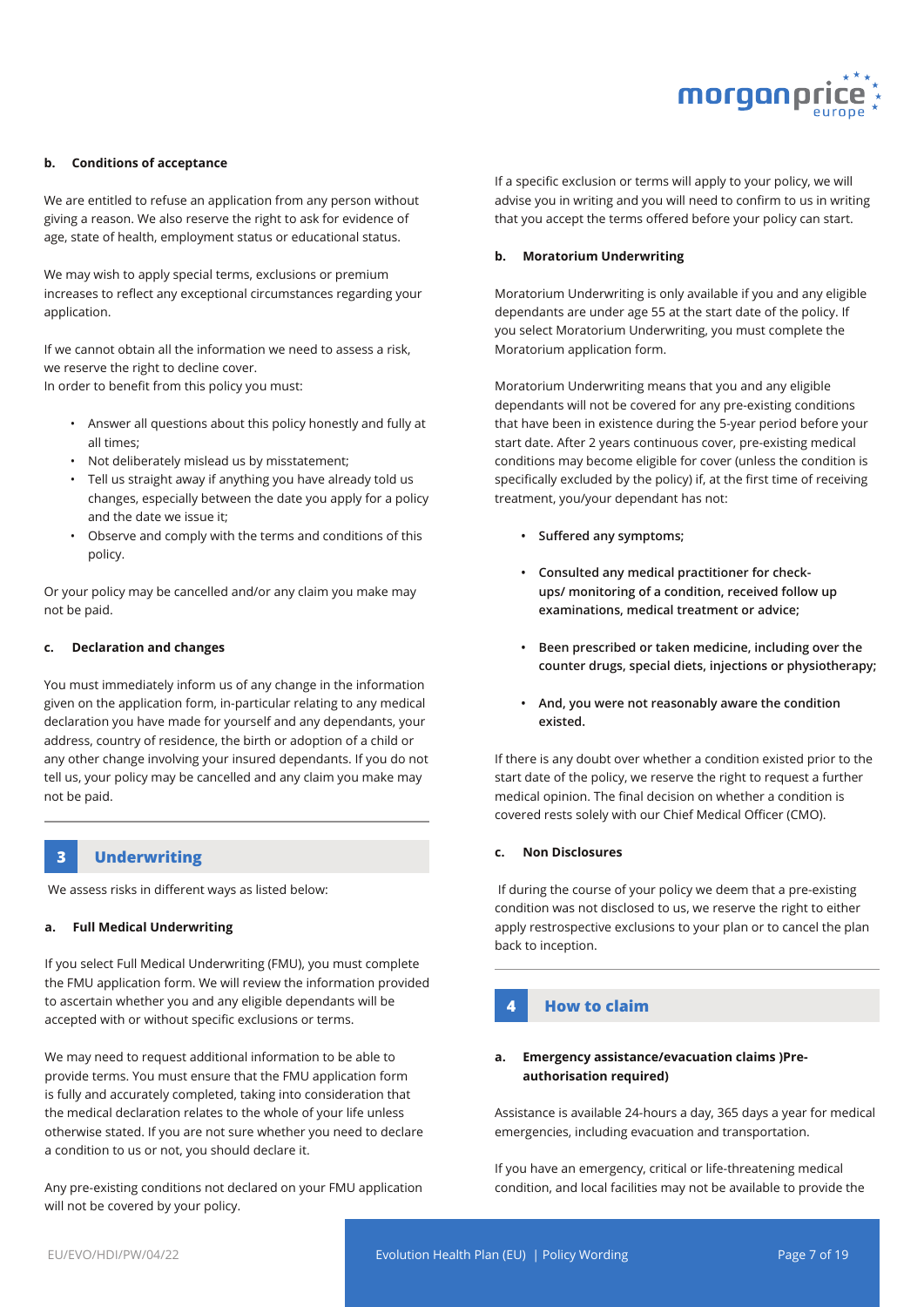

necessary medical treatment, please contact us immediately for assistance on **+44 (0) 3300 581 668** and select **Option 2**.

You will need to provide the following information for the person requiring medical treatment:

- **• Full name.**
- **• Date of birth.**
- **• Membership Number (found on your certificate of insurance).**
- **• Location.**
- **• Name and contact details of treating physician/hospital.**
- **• Details of the medical condition.**

We will make contact with your treating physician to obtain required medical information so that we can assess your medical condition and decide if medical evacuation is required and how we will need to action that. If covered, arrangements will be made and we will deal directly with any facility or evacuation provider.

In dire emergencies in remote or primitive areas where you cannot make contact with us in advance, you must contact us as soon as is practicably possible.

## **b. Claims requiring pre-authorisation**

Within the detailed benefit schedule it is shown where certain benefits need pre-authorisation. If you wish to make a claim on one of these benefits, you need to call us on

**+44 (0) 3300 581 668** and select **Option 3,** or send an email to mpclaims@morgan-price.eu or euroclaims@morgan-price.eu if you are a resident in Germany, with the details of your claim.

In most cases, we will then be able to deal directly with the hospital/clinic to arrange your treatment and then place a guarantee of payment with the hospital and pay them directly.

If you are admitted into hospital in an emergency, please make sure that you or a representative, or a member of the hospital staff contact us within 2 days of you being admitted into hospital otherwise a 25% co-insurance will apply to your claim.

## **If you do not contact us for pre-authorisation as per the detailed benefit schedule, a 25% co-insurance will apply to your claim.**

If your policy has a deductible/excess or co-insurance to be applied, you will be responsible for paying the hospital directly for the costs not covered.

#### **c. Reimbursement claims**

For claims that do not require pre-authorisation, you should take a claim form with you when you receive medical treatment and request the treating physician to complete their part of the form. Settle the invoice yourself and then send us the claim form and paid invoice/receipt.

Claim forms can be downloaded from www.morgan-price.eu

Please note, any fee that your physician may charge for completing the claim form is your responsibility.

Please send the claim form and supporting documentation to us by secure email to mpclaims@morgan-price.eu or euroclaims@morgan-price.eu if you are resident in Germany.

Alternatively you can post them to us at:

**Morgan Price Claims Department Morgan Price (Europe) ApS Nybrogade 18 3. 1203 Kobenhavn K Denmark**

Please take a copy of your claim documents before posting us the originals.

If you want to speak to us about your claim, please call us on **+44 (0) 3300 581 668**.

#### **d. General claims guidance notes**

You only need to complete 1 claim form for each different medical condition per policy year. If you receive further bills for an already submitted claim, please send them in with an accompanying letter quoting your membership number and claim number already provided. Alternatively, take a copy of your original claim form and submit that with the additional bills.

When you submit your first claim, please ensure that you also send us the completed bank details form to ensure we can make payment to you. You must include an IBAN and SWIFT code where this is required.

Please note that we cannot make payments to banks in countries where UK/US Sanctions are in place.

**ALL** claims must be submitted within **3 months** of the date of service or treatment, otherwise they will not be considered for reimbursement.

You must provide us with written response to any request for information regarding a claim within 28 days of us asking, or as soon as reasonably possible thereafter. In certain circumstances we may ask you to undergo a medical examination, which we will pay for. You must provide us with a written statement to substantiate your claim together with (at your own expense)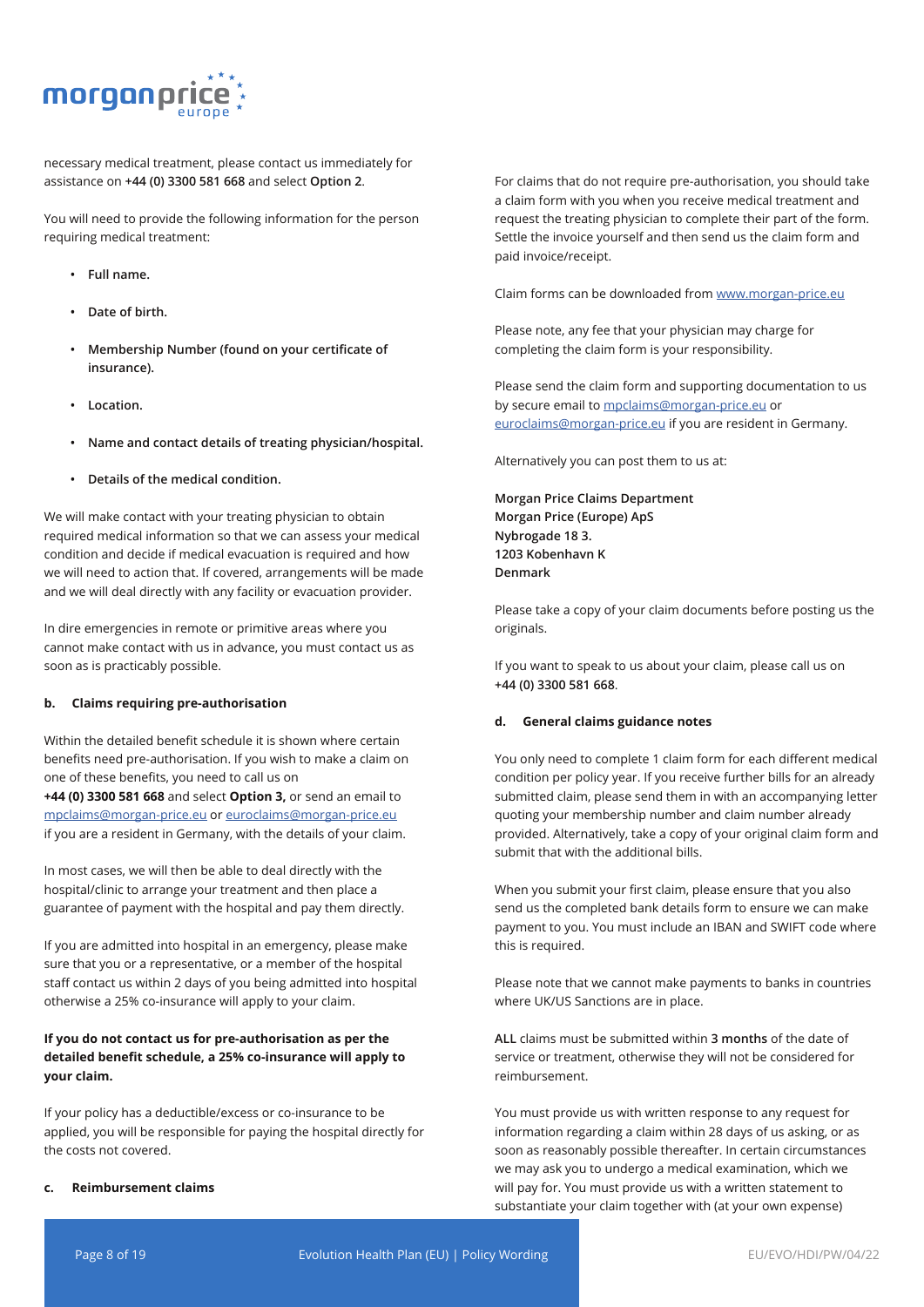

all necessary documentary evidence, information, certificates, receipts and reports that we may reasonably request you to supply. It may also be necessary to request information such as a police report, death certificate, autopsy report and travel itineraries. Failure to provide us with the information we have reasonably requested will result in us being unable to assess your claim.

In the evaluation of medical claims, the decision of our Chief Medical Officer is our final decision.

If you have chosen a deductible/excess to apply to your policy, it will apply on a per person per period of insurance basis, which means it will be applied once a year to each insured person. If you have also selected a co-insurance on out-patient benefit options, the excess will be applied to the claim first and then the co-insurance will be applied to the remaining amount. At the start of each period of insurance, you are responsible for bearing the costs for any expenses up to the value of your deductible/excess.

Please send us a completed claim form together with all the bills so that we can work out the amount payable once you have incurred eligible costs up to the level of your deductible/excess.

## **e. Settlement of your claim**

Once we have reviewed the documentation provided and processed your claim, we will send you a reimbursement statement and make payment of the covered expenses directly into your chosen bank account.

We will pay for any bank charges incurred in submitting the funds into your bank account.

We will not pay for any charges made by your bank for receiving the funds.

For claims made where you have incurred expenses in a currency other than the currency of your policy, settlement will be calculated using the appropriate exchange rate prevailing on the date treatment was received.

## **5 Words and phrases used in this policy**

Certain words and phrases used in this policy wording, and the other documentation which forms part of your policy, have specific meanings which are defined below. Where words and phrases are not shown, they will take on their usual meaning within the English language.

#### **Accident**

A sudden, unexpected, specific bodily injury caused by violent or external means.

#### **Acute Medical Condition**

A medical condition of rapid onset resulting in severe pain or

symptoms, which is of brief duration and that is likely to respond quickly to medical treatment.

#### **Annual renewal date**

The day after the expiry date as shown on the certificate of insurance.

#### **Benefit schedule**

The detailed table of benefits included within your certificate of insurance, which sets out the benefits available to you and your eligible dependants under this policy, in line with your chosen level of cover.

#### **Birth defect**

A deformity or medical condition which is caused during pregnancy and/or childbirth.

#### **Bodily injury**

An identifiable physical injury that directly results from an accident.

#### **Cancer**

Any malignant tumour positively diagnosed with histological confirmation and characterised by the uncontrolled growth of malignant cells and invasion of tissue. The term malignant tumour includes leukaemia, lymphoma and sarcoma.

#### **Certificate of insurance**

The document issued to you which shows the name of the policyholder together with the insured persons, selected geographical area, selected currency, level of cover, period of insurance, inception and expiry date, name of the insurer, any special terms, conditions and exclusions and the detailed benefit schedule which apply to your policy.

#### **Chronic medical condition**

A medical condition which has two or more of the following characteristics:

- It has no known recognised cure;
- It continues indefinitely;
- It has come back;
- It is permanent;
- Requires palliative treatment;
- Requires long-term monitoring, consultations, check-ups, examinations or tests;
- You need to be rehabilitated or specially trained to cope with it.

#### **Claim**

The total cost of treating a single medical condition or bodily injury.

#### **Close relative**

Spouse or partner (of the same or opposite sex), mother, father, mother-in-law, father-in-law, stepmother, stepfather, legal guardian, daughter, son, daughter-in-law, son-in-law, (including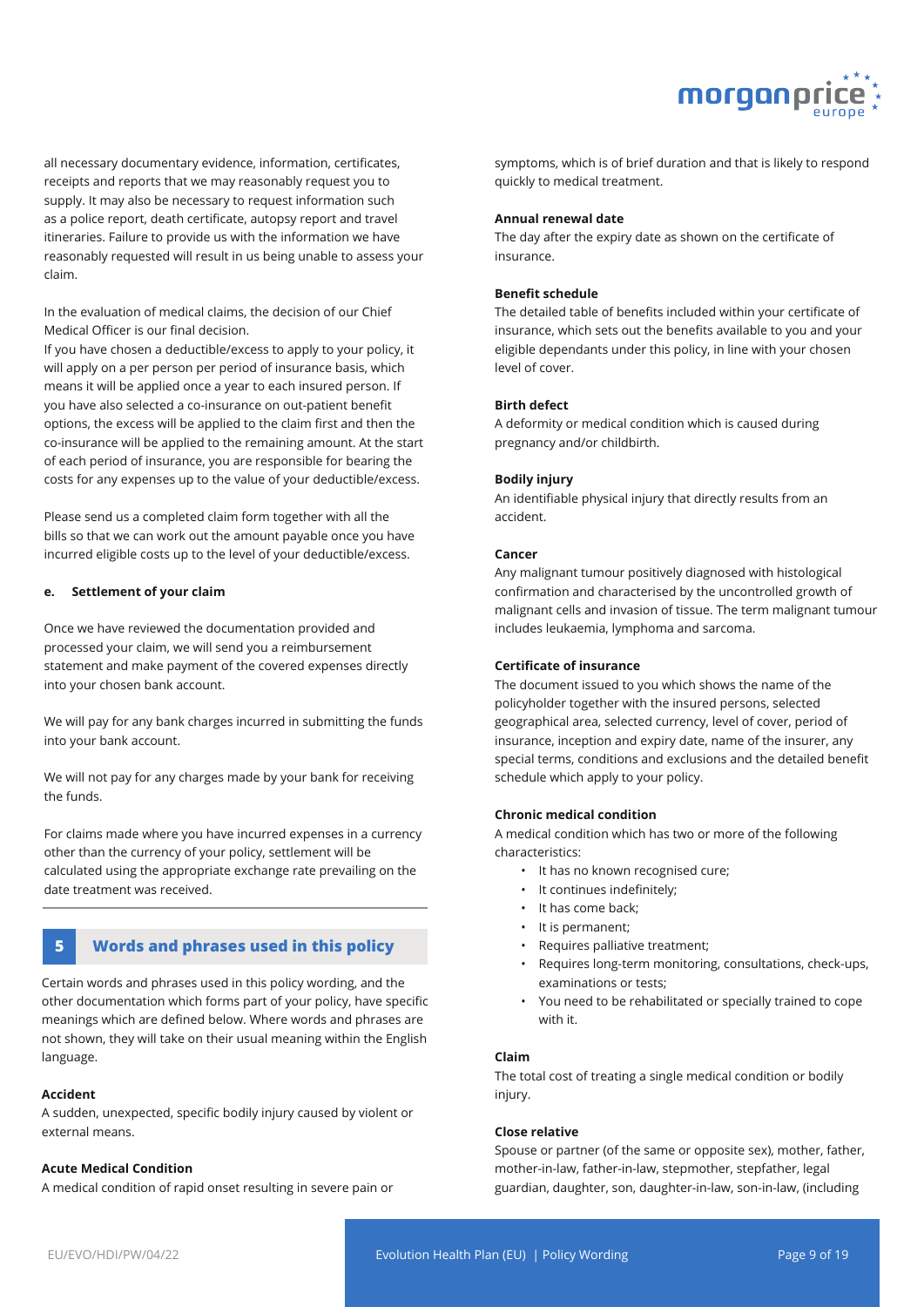

legally adopted son or daughter), stepchild, sister, brother, sister- in-law, brother-in-law, grandparents or grandchildren of an insured person.

#### **Co-insurance**

The percentage of eligible costs which you are responsible for paying.

#### **Complications of pregnancy and childbirth**

For the purposes of this policy, complications of pregnancy and childbirth shall only be deemed to include the following: toxaemia, gestational hypertension, pre-eclampsia, ectopic pregnancy, hydatidiform mole, ante and post partum haemorrhage, retained placenta membrane, stillbirths, miscarriage, medically necessary caesarean sections and medically necessary abortions.

#### **Confinement to home**

When an illness or injury restricts the ability of the insured person to leave their home, except with the assistance of another individual and the aid of a supportive device (such as crutches, a cane, a wheelchair or a walker). Any medically necessary absence from the insured person's home shall not disqualify an insured person from being considered to be confined to home.

#### **Congenital condition**

A medical condition or abnormality that is present at birth.

#### **Consultant**

A surgeon, anaesthetist or physician who is legally qualified to practice medicine or surgery following attendance at a recognised medical school, and is recognised as having a specialist qualification in the field or expertise in the treatment of the disease, illness or injury being treated.

#### **Country of residence**

The country where the insured person(s) covered by this policy has their primary residence, and in which they normally live or spend most of their time each policy year.

#### **Critical medical condition**

A situation where an insured person is suffering a medical condition, which in the opinion of our Chief Medical Officer and in consultation with the local treating doctor, requires immediate evacuation to an appropriate medical facility.

#### **Day-patient**

Medical treatment provided in a hospital where an insured person requires a period of recovery in a hospital bed but does not need to stay overnight.

#### **Deductible/excess**

The amount of money stated on the certificate of insurance which is payable by the insured person. If you have chosen a deductible/ excess to apply to your policy, it will apply on a per person per policy year basis, which means it will be applied once a year to each insured person. At the start of each period of insurance, you

are responsible for bearing the eligible costs for any expenses up to the value of your deductible/excess.

#### **Dependant**

The principal member's:

- Legal spouse or partner of the same or opposite sex;
- Child, step-child or legally adopted child provided that he/she is under age 19 and unmarried (or under age 25, unmarried and in full-time further education) on the date first included under this policy or at any subsequent annual renewal date.

## **Eligible costs**

Charges, fees and expenses for all the items of benefits as displayed on the detailed table of benefits attached to your certificate of insurance.

#### **Emergency dental treatment**

Dental treatment necessary as a result of an accident caused by an extra-oral impact, received within 48 hours from the date and time of the accident for the immediate relief of pain caused by natural teeth being lost or damaged.

#### **Emergency treatment**

Medical treatment given to evaluate and treat an acute medical condition whether resulting from an accident or sudden onset of an illness where it is reasonable for the insured person to believe the symptoms of their condition are of such severity in nature, that failure to seek immediate medical treatment could result in either placing their health in serious jeopardy or causing impairment of bodily function.

#### **Emergency medical transfer or Evacuation**

Medically necessary emergency transportation and medical care approved by us when the facilities in the place of incident are not able to provide the care required. This includes medical care during the process of transporting an insured person who is suffering from a critical medical condition to the nearest suitable hospital that can provide the necessary treatment.

#### **Expiry date**

The date on which all insurance cover under this policy ends

#### **External prosthesis**

An external device (i.e. artificial limbs) that substitutes or supplements a missing or defective part of the body.

#### **Geographical area**

One of the four different areas as shown in your certificate of insurance which comprise of the following countries:

**Area 1:** Albania, Andorra, Austria, Belarus, Belgium, Bosnia Herzegovina, Bulgaria, Channel Islands, Croatia, Czech Republic, Denmark, Estonia, Finland, France, Germany, Gibraltar, Greece, Greenland, Hungary, Iceland, Ireland, all islands of the Mediterranean, Isle of Man, Italy, Latvia, Liechtenstein, Lithuania, Luxembourg, Macedonia, Madeira, Malta, Moldova, Monaco, Montenegro, Netherlands, Norway, Poland, Portugal, Romania,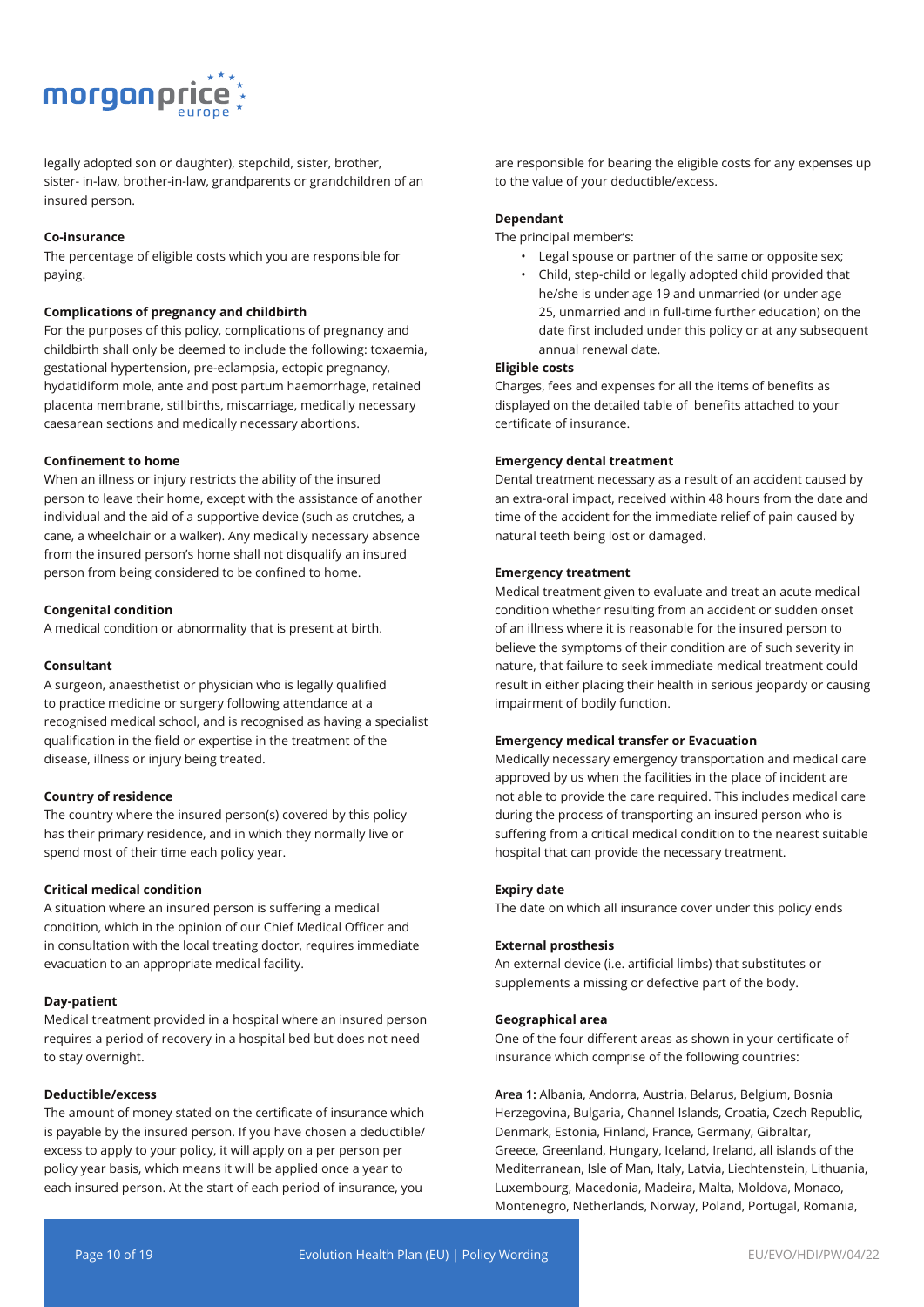

Russia (West of the Urals), Serbia, Slovakia, Slovenia, Spain, Sweden, Switzerland, Turkey, Ukraine, United Kingdom and Vatican State.

**Area 2:** Worldwide excluding China, Hong Kong, Singapore and United States of America.

**Area 3:** Worldwide excluding United States of America.

#### **Area 4:** Worldwide.

#### **Home country**

The country for which the insured person holds a current passport. Where an insured person holds dual nationality, their home country will be the one stated on the application form completed at the start date of the policy.

#### **Hospice**

A facility that specialises in the care of people who are terminally ill with special concern for death with dignity.

#### **Hospital**

Any facility under the constant supervision of a resident physician which is legally licensed as a medical or surgical hospital in the country where it is located.

#### **Illness**

Any sickness, disease, disorder or alteration in an insured person's state of health diagnosed by a physician.

#### **In-patient**

Medical treatment provided in a hospital where an insured person is admitted and, out of medical necessity, occupies a bed for one or more nights but not exceeding 12 months in total for any one medical condition.

#### **Insured Person/You/Your/Yourself**

The person(s) shown on the certificate of insurance.

#### **Insurer**

HDI Global Specialty SE

#### **Level of cover**

One of the 5 different levels of cover available under the Evolution Health Plan as shown on your certificate of insurance which will be one of the following:

- **Standard**
- **Standard Plus**
- **Comprehensive**
- **Premium**
- **Elite**

## **Lifetime limit**

The maximum amount of money we will pay, during the lifetime of your policy, in respect of benefits marked with a lifetime limit on the benefit schedule attached to your certificate of insurance.

#### **Local ambulance services**

Provision of ambulance to transport an insured person to hospital in a medical emergency.

#### **Medical condition**

Any disease or illness (including psychiatric illnesses), not otherwise excluded by this policy.

#### **Medical treatment**

The provision of recognised medical and surgical procedures and healthcare services, which are administered on the order of, and under the direction of a physician, for the purposes of curing a medical condition, bodily injury or illness or to provide relief of a chronic medical condition.

#### **Medical Practitioner**

A person who is legally qualified in medical practice following attendance at a recognised medical training facility to provide medical treatment and who is licensed in the country where the treatment is received.

#### **Newborn**

A baby who is within the first 16 weeks of its life following birth.

#### **Nurse**

A registered nurse who has graduated from a nursing program and met the requirements outlined by a country, state, province or similar licensing body to obtain a nursing license and delivers clinical treatment alongside doctors and other healthcare professionals.

#### **Organ implantation**

Medical treatment undertaken to perform the implantation of the following natural human organs: kidney, liver, heart, lung, stem cell, bone marrow and skin grafts (where medically necessary and not for cosmetic purposes).

#### **Out-patient**

Medical treatment provided to the insured person by or on the recommendation of a physician, which does not involve an admission to hospital either on an in-patient or day-patient basis.

#### **Overall maximum benefit**

The maximum amount of costs that will be paid to, or a payment made on behalf of each insured person during each period of insurance.

## **Palliative treatment**

Treatment where the primary purpose is only to offer temporary relief of symptoms rather than to cure the medical condition causing the symptoms.

#### **Period of insurance**

The period of time as shown on your certificate of insurance during which this policy is effective, subject to payment of the required premium.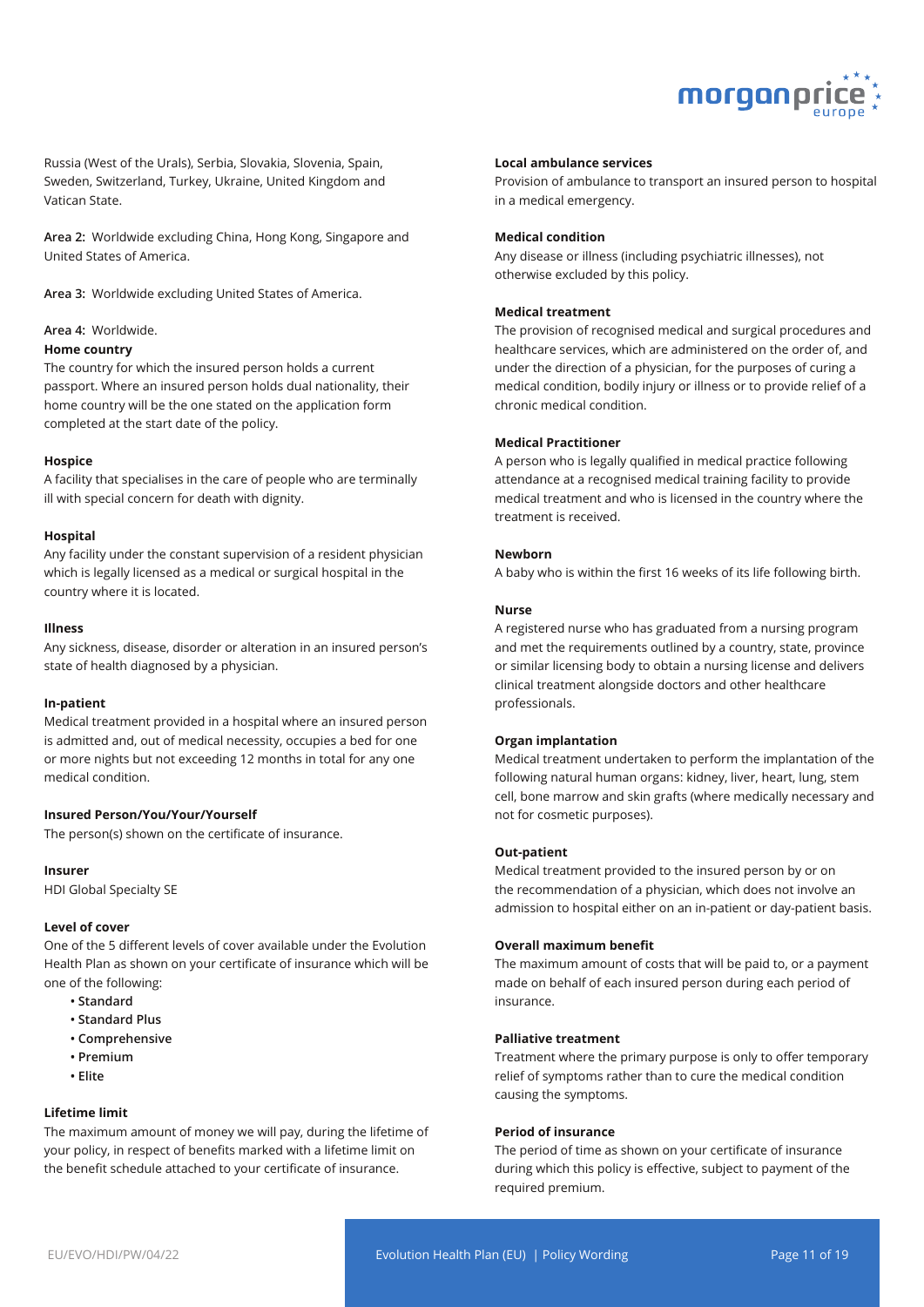

#### **Physician**

A legally licensed medical/dental practitioner who is authorised by the appropriate governing authorities to practice medicine in the country where treatment is provided.

#### **Physiotherapy**

Medical treatment provided by a licensed and qualified physiotherapist. Physiotherapy does not include ante-natal and maternity exercises, manual therapy, sports massage or occupational therapy.

#### **Plan type**

The name of the level of benefits that applies as detailed on your certificate of insurance.

#### **Policyholder**

The person who subscribes to this policy, on behalf of each insured person, who is responsible for paying the premium and ensuring that the policy terms and conditions are adhered to.

#### **Pre-authorisation**

The process whereby an insured person seeks approval from us prior to undertaking treatment or incurring costs.

#### **Pre-existing medical condition**

Any medical condition, psychological condition or 'related condition' for which you have suffered any symptoms (whether investigated or not), consulted any medical practitioner for check-ups or monitoring of a condition, received follow-up examinations, medical treatment or advice, or been prescribed or taken medicine, including over the counter drugs, special diets, injections or physiotherapy, or was reasonably aware existed, in the 5-year period prior to your start date. A 'related condition' is deemed to be any medical condition that is either an underlying cause of, or directly attributable to, the medical condition subject to claim.

## **Premature baby**

A baby born before the start of the 37<sup>th</sup> week of pregnancy.

#### **Prescription drugs**

Medications and drugs whose sale and use are legally restricted to the order of a physician. Drugs, medicines and other medicaments purchased 'over the counter' without a physician's prescription are not covered by this policy.

#### **Principal member**

The policyholder.

#### **Start date**

The date that insurance cover under this policy first starts for an insured person.

#### **Subrogation**

Our right to act as your substitute to pursue any rights you may have against a third party who is liable for a claim paid by us under this policy.

#### **Usual, Customary and Reasonable**

The charges that would typically be made for the treatment that you receive in the location where your treatment is received. If there is any dispute relating to usual, customary and reasonable, we will identify the amount typically charged by obtaining three quotations for the disputed treatment and we will settle costs based on an average of the three quotations.

#### **Waiting period**

The period during which no benefit is payable for treatment costs when a waiting period is shown in the benefit schedule. Only costs incurred after the waiting period will be eligible for consideration.

#### **We/Us/Our**

HDI Global Specialty SE, in conjunction with Morgan Price (Europe) ApS, who are responsible for administering this policy on behalf of the Insurer.

## **6 General exclusions**

The following exclusions apply to all benefits of this policy. Please note, any consequences resulting directly or indirectly from these exclusions are also excluded.

We will not pay claims for any of the following:

- 1. The first 25% of costs for any claims not pre-authorised, where required.
- 2. Any treatment costs that occur after the expiry date of the policy.
- 3. Any medical condition, psychological condition or 'related condition' for which you have suffered any symptoms (whether investigated or not), consulted any medical practitioner for check-ups or monitoring of a condition, received follow-up examinations, medical treatment or advice, or been prescribed or taken medicine, including over the counter drugs, special diets, injections or physiotherapy, or was reasonably aware existed, in the 5-year period prior to your start date. A 'related condition' is deemed to be any medical condition that is either an underlying cause of, or directly attributable to, the medical condition subject to claim.
- 4. Medical treatment for alcoholism, drug and substance abuse/dependency. This includes treatment for being under the influence and/or suffering from the effects of alcohol, intoxicants, drugs or narcotics.
- 5. Medical treatment for any addictive and/or compulsive disorder.
- 6. Deliberate self-inflicted injury, needless self-exposure to peril (except in an attempt to save human life), suicide, attempted suicide or self-harm.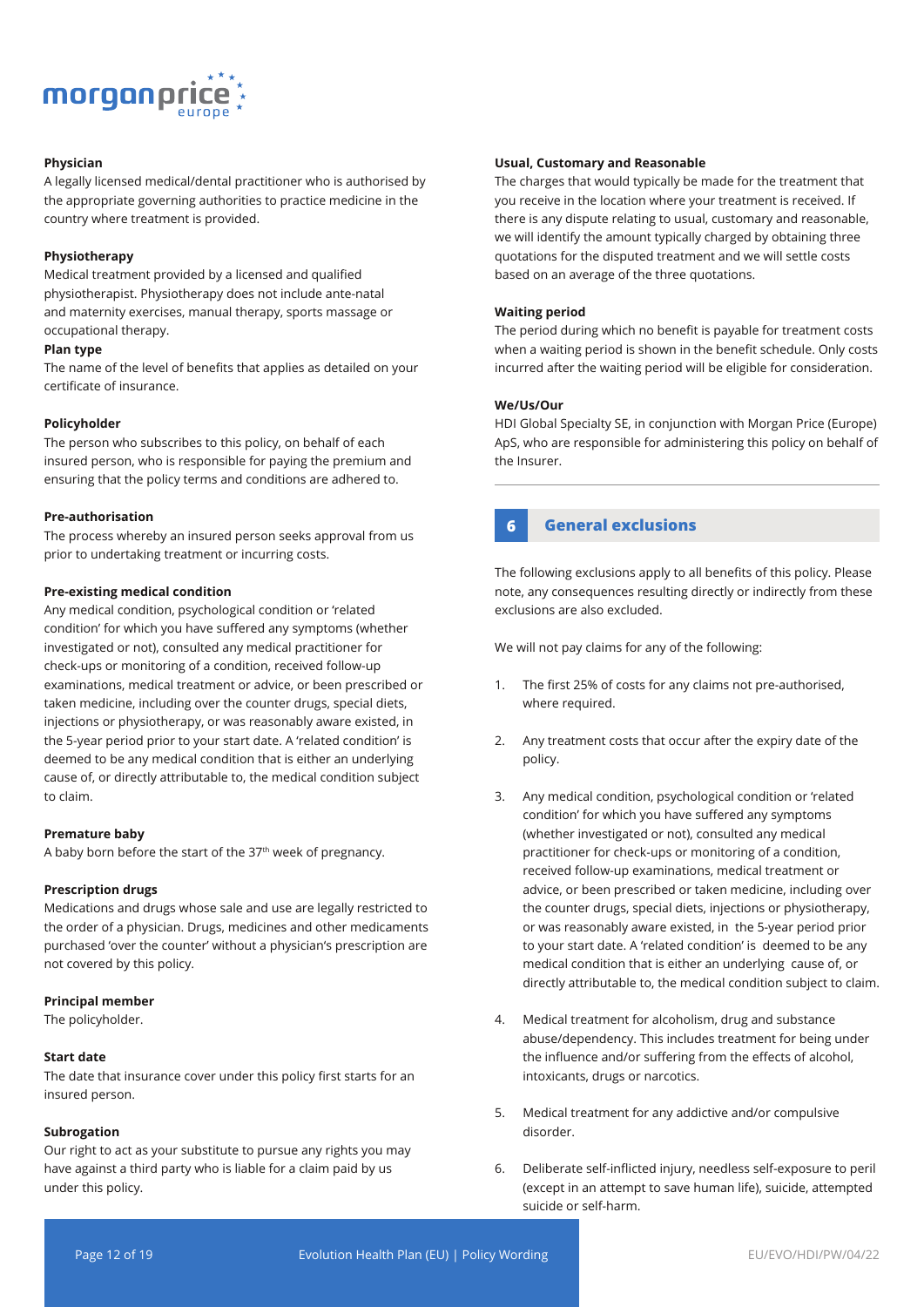

- 7. Dietary supplements, nutritional supplements, body-building supplements and substances, fibre, fatty acids, amino acids, vitamins, minerals and organic substances regardless as to whether prescribed by a physician, except as provided for under item 3H - Complementary Therapies and 2 Cancer Care Benefit.
- 8. Contraception, sterilisations or its reversal (including vasectomy), fertilisation, impotence, venereal disease (including testing), sexually transmitted diseases, gender reassignment or any other form of sexual related condition.
- 9. Medical treatment for any form of assisted reproduction (including in vitro fertilisation) and its consequences, including any resulting pregnancy and childbirth or complications of the assisted reproduction treatment or complications of any resulting pregnancy and childbirth.
- 10. Any act that is fraudulent, illegal, criminal, deliberately careless or reckless on the insured person's part.
- 11. Any claim arising in the course of travel undertaken against medical advice or where you could have reasonably foreseen a medical condition would arise.
- 12. Any claims arising from air travel when the insured person is more than 28 weeks pregnant.
- 13. Costs associated with medical treatment of a premature baby after the initial 2 months from date of birth.
- 14. Any claims arising from birth injuries or defects, congenital illness/abnormality except where covered within the detailed benefit schedule under section 8, items A and B.
- 15. Medical treatment for Human Immunodeficiency Virus (HIV) or HIV related illness, including Acquired Immune Deficiency Syndrome (AIDS) or AIDS related complex (ARC) and any similar infections, illnesses, injuries or medical conditions arising from these conditions, except where covered on the benefit schedule under section 4, item B.
- 16. Any treatment which is experimental and/or unproven. We deem this to be any treatment not recognised scientifically by the official government control agency of the country where treatment is received.
- 17. Any treatment and/or use of drugs/medicines not licensed by the official government control agency of the country where treatment is received or not used in accordance with their licensed indications.
- 18. Drug therapy and/or treatment provided by a physician who is unlicensed in the country treatment is received.
- 19. Routine or preventative medicines, vaccinations of any kind and general health check-ups, unless specifically covered by your selected plan type.
- 20. Cosmetic surgery, cosmetic treatments or remedial surgery, whether or not for psychological purposes, except when required as a direct result of an illness, injury or accident.
- 21. Any claims arising from weight loss, weight problems or eating disorders, including removal of fat or other surplus body tissue.
- 22. Any claims arising from snoring, insomnia, sleep apnoea or sleeping disorders, including sleep studies or corrective surgery.
- 23. Surgery (other than laser treatment surgery performed by an ophthalmic surgeon) to correct short or long sight or any other eye defect, unless caused as a result of an accident or medical condition.
- 24. Stem cell transplants for any medical condition apart from the treatment of cancer where it is pre-authorised.
- 25. Medical treatment performed by a physician who is a relative of the insured person, unless previously approved by us.
- 26. Claims arising from racing, other than on foot, and all professional sports (By professional we mean sports for which you and/or your covered dependants are paid to take part).

However, we reserve the right to load for or exclude hazardous activities that must be disclosed on the application form.

- 27. Any claim arising when the insured person is under military authority or is engaged in activities involving the use of firearms or physical combat or in an area of military conflict, except in connection with tourist trips made on a private basis during leave.
- 28. Any expenses relating to 'search and/or rescue' operations to find an insured person in mountains, at sea, in the desert, in the jungle and similar remote locations.
- 29. Any expenses relating to an air/sea rescue operation or an evacuation/transfer from any off-shore structure or ship.
- 30. Any expense not specifically stated in this policy as being insured and any expenses which exceed the individual benefit limits or overall maximum benefit of your plan type.
- 31. Any expenses where no supporting documents are available.
- 32. Any accounts, bills or invoices received by us more than 3 months after the date of treatment or the date the service was given.
- 33. Accommodation and medical treatment costs in a hospital where it has effectively become the insured person's home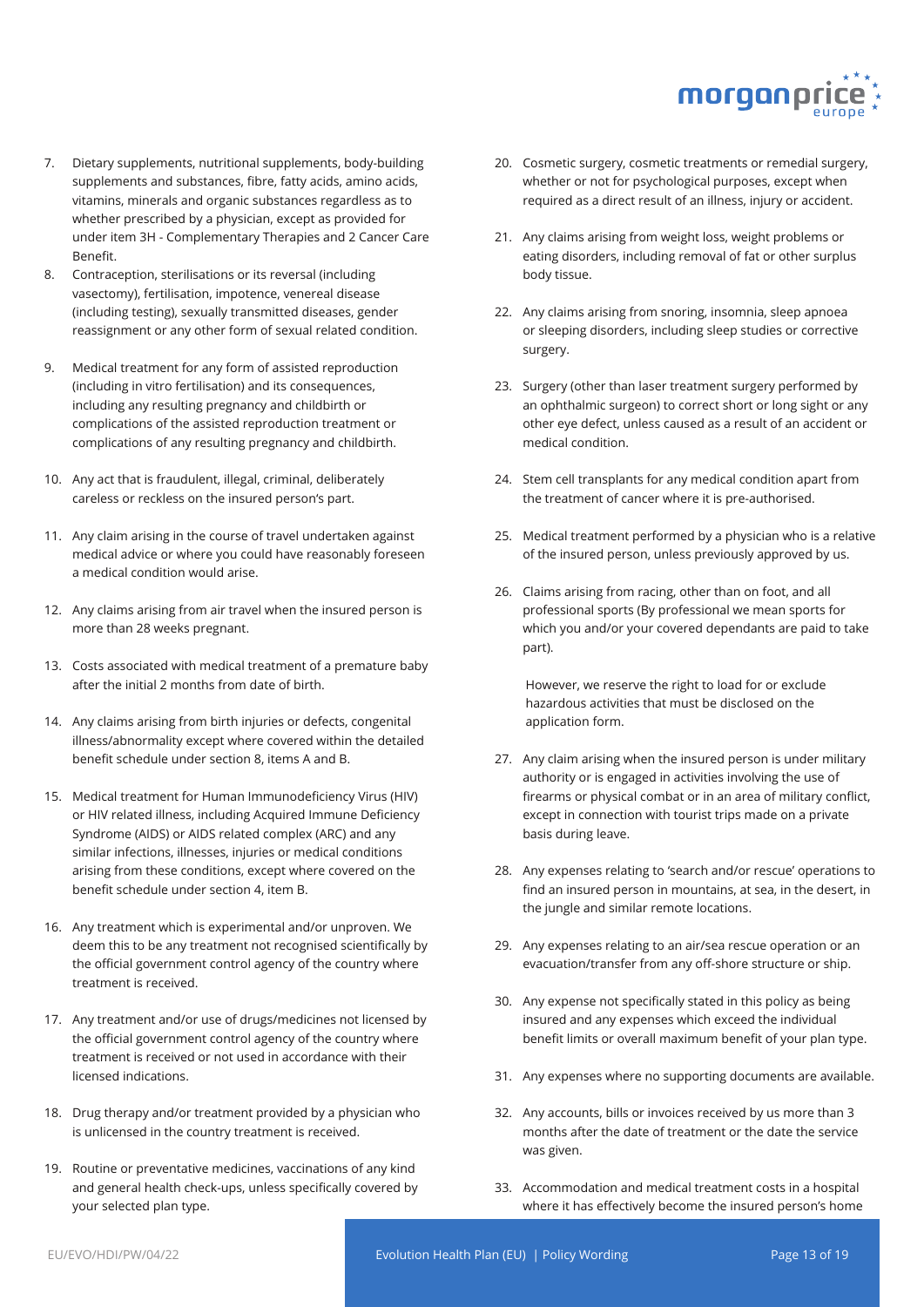

and where the admission is arranged wholly or partly for domestic reasons.

- 34. Accommodation and medical treatment costs in a nursing home, hydro spa, nature clinic, health farm, health spa, rest/ retirement/convalescent home or similar.
- 35. Medical treatment for learning difficulties, hyperactivity, attention deficit disorder, speech therapy, behavioural problems or development problems.
- 36. Any costs which are unnecessary, medically inappropriate or are over and above what is usual, customary and reasonable for the services provided. Usual, reasonable and customary will be for the area or country where treatment is received, not for the hospital itself.
- 37. Any claim in any way caused or contributed to, by the use or release or the threat thereof of any nuclear weapon or device, chemical or biological agent.
- 38. Any claims resulting from war, invasion, act of foreign enemy hostilities (whether war be declared or not), civil war, rebellion, revolution, insurrection, military or usurped power or, taking part in civil commotion or riot of any kind, except where injury is sustained as an innocent bystander.
- 39. Bodily injury or illness caused by an Act of Terrorism, except where such injury/illness is sustained as an innocent bystander, excluding any Act of Terrorism involving the use of nuclear weapons or devices, chemical or biological agents. For the purposes of this policy, an Act of Terrorism means an act, including but not limited to, the use of force or violence and/or the threat thereof, of any person or group(s) of persons whether acting alone or on behalf of or in connection with any organisation(s) or government(s), committed for political, religious, ideological or similar purposes or reasons including the intention to influence any government and/or to put the public or any section of the public, in fear.
- 40. Any expense which at the time of happening, is covered by any other existing insurance plan or state cover. If there is other cover in force, the insured person must tell when they first contact us.
- 41. Costs which you would have otherwise had to pay in any event.
- 42. Any loss arising from the medical services in this policy, unless negligence on our part can be demonstrated.
- 43. Any costs incurred where the insured person has travelled to a country/area which the Government or Embassy, of their home country, have advised against travelling to.
- 44. Medical treatment related to podiatry and/or chiropody, including, but not limited to, bunions and ingrown toenails.
- 45. If you wear glasses or contact lenses prior to the start date of your policy, replacement spectacles, contact lenses or laser eye surgery are excluded from cover.
- 46. Cover for replacement of existing crowns, inlays, fillings, bridges or missing teeth prior to the start date of your policy are excluded. These are classified as pre-existing.
- 47. Claims arising from the use of e-cigarettes.
- 48. No cover is provided under this policy if general medical advice has not been followed.
- 49. Costs for the provision of medical reports or completion of claim forms or translations.
- 50. Any motorcycle accident where a crash helmet has not been worn, whether or not it is required by law in the country of claim.
- 51. Any 'over the counter' drugs or medicines, even if prescribed by a physician.
- 52. Please note, no cover is available for implantation of any other organ either of a natural or artificial nature.
- 53. There is no cover for any accidents or medical treatment required as a result of using electric or motorised scooters (the two/three wheeled variety that you stand on) whether being driven on the road or off the road, legally or illegally.

## **7 General policy administration**

## **a. Commencement of cover**

You and your dependants' cover can start once we have accepted your application form and your first premium payment has been received by us, including any applicable taxes.

Your start date will be shown on your certificate of insurance. Your start date must be within 30 days from the date that you signed your application form.

We will provide you with a PDF of your certificate of insurance, any relevant endorsements, a benefit schedule and a membership card, which includes details of the emergency claims contact details.

## **b. Adding or removing your dependants**

Application to add your eligible dependants may be made at any time during the period of insurance, subject to payment of the required premium.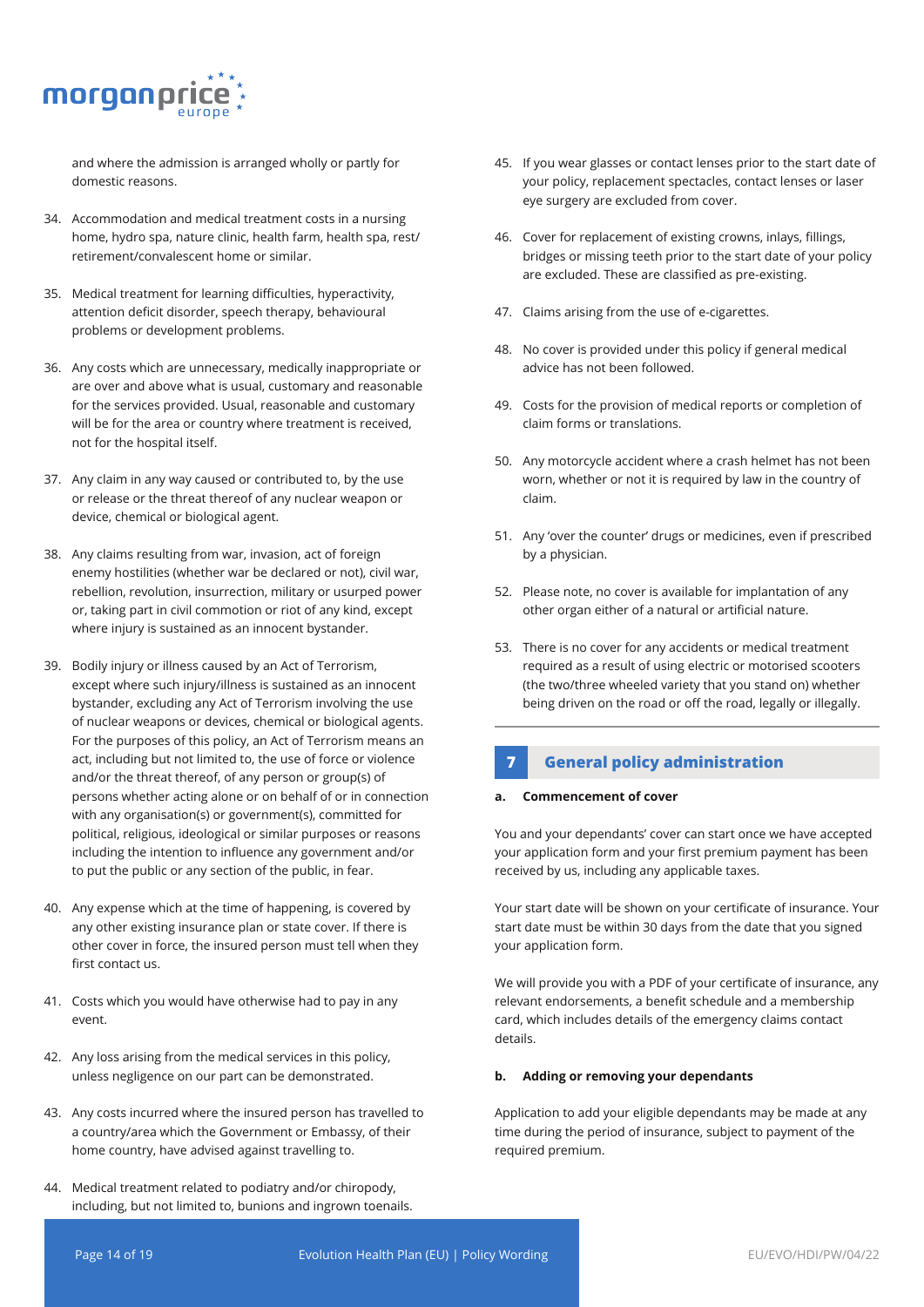

A healthy newborn child may be added to this policy from their date of birth provided we received a completed application form from you within 14 days of their date of birth. If you notify us after this period, we will add the newborn child from the date we receive the completed application form and not their date of birth. If your newborn has known medical conditions, these will need to be declared on an FMU application form and we will advise what cover we can offer.

Please note that submission of a claim under item 7 – Maternity Benefits, does not constitute formal notification for the newborn to be added to the policy. A completed application form is required.

If you wish to delete any of your insured dependants from the policy, you must make this request in writing. Deletion will be made from the date that written notification is received.

#### **c. Maintaining cover**

Subject to satisfying any specific eligibility criteria and payment of the required premium, this policy will remain in force during the period of insurance and is renewable for successive 1-year periods at the prevailing terms, premium rates and benefits.

We will not cancel this policy because of either a deterioration in the health of any insured person or the number/value of claims the insured makes, unless we are prohibited by insurance law or legislation, or decide not to continue to underwrite this type of insurance in the insured person's country of location. If we decide to stop underwriting this policy, we shall give the insured as much notice as possible in writing prior to your policy's next annual renewal date.

#### **d. Alterations to your policy**

We may change the premium rates, terms, conditions and benefits of your policy from time to time but any such changes will not apply until the next annual renewal date first following the introduction of such changes.

No alteration or waiver of the terms, conditions and benefits of this policy shall be accepted unless it is in writing by one of our authorised company officials.

#### **e. Changing your plan type**

You may only apply to change your plan type at the annual renewal date of the policy. If we accept your application, we reserve the right to apply a variation in cover to any medical conditions which pre-existed the date of such change.

You may change your geographical area during the period of insurance if you relocate to a country of residence which is located outside of the geographical area chosen at the start date or subsequent annual renewal date.

We reserve the right to apply a variation in cover to any medical conditions which pre-existed the date of such change.

#### **f. Policy duration and premium payment**

This is an annual contract, which is renewable each year, subject to the terms and conditions in force at the annual renewal date and subject to payment of the applicable renewal premium. All premiums are payable in advance of cover being provided under this policy. Premiums can be paid by bank transfer or by debit/credit card.

Premiums (and any applicable taxes) are payable monthly, quarterly, semi-annual or annually but this is an annual contract of insurance. If you elect to pay your premium in instalments, you will be charged an administration fee. You are still responsible for paying the entire annual premium even if we have agreed you may pay by instalments. If we do agree you can pay by instalments then you must ensure the credit card you supply is valid for the entire period of the policy year.

We reserve the right to withdraw frequency payment facilities and/or charge an administration fee for non-payment. The policy will be cancelled if a payment date is missed although we may subsequently reinstate cover if an outstanding payment is received within 30 days of its due date.

If we agree to reinstate cover, we reserve the right to apply revised underwriting terms to your policy.

If a premium is outstanding, any claims will be suspended and will not be settled until the outstanding premium is received by us.

If any premium is unpaid at the end of this 30-day period, we will cancel the policy from the date that the unpaid premium was due. Any outstanding premium will be deducted from the credit card or debit card supplied.

Premiums are payable in the currency of the policy which you elected at the start date of your policy.

We reserve the right to alter premiums at any time but if we do so, the new premiums will not be effective until your annual renewal date.

We reserve the right to alter the amount of IPT, government levies or other taxes as and when they change by law and to apply them at the next premium due date.

If having purchased this insurance, you decide that it does not meet your requirements, please return your policy documents to us within 14 days of receipt, together with written cancellation instructions. Provided no claims have been paid and/or preauthorisation has been given, we will refund any premium that you have paid.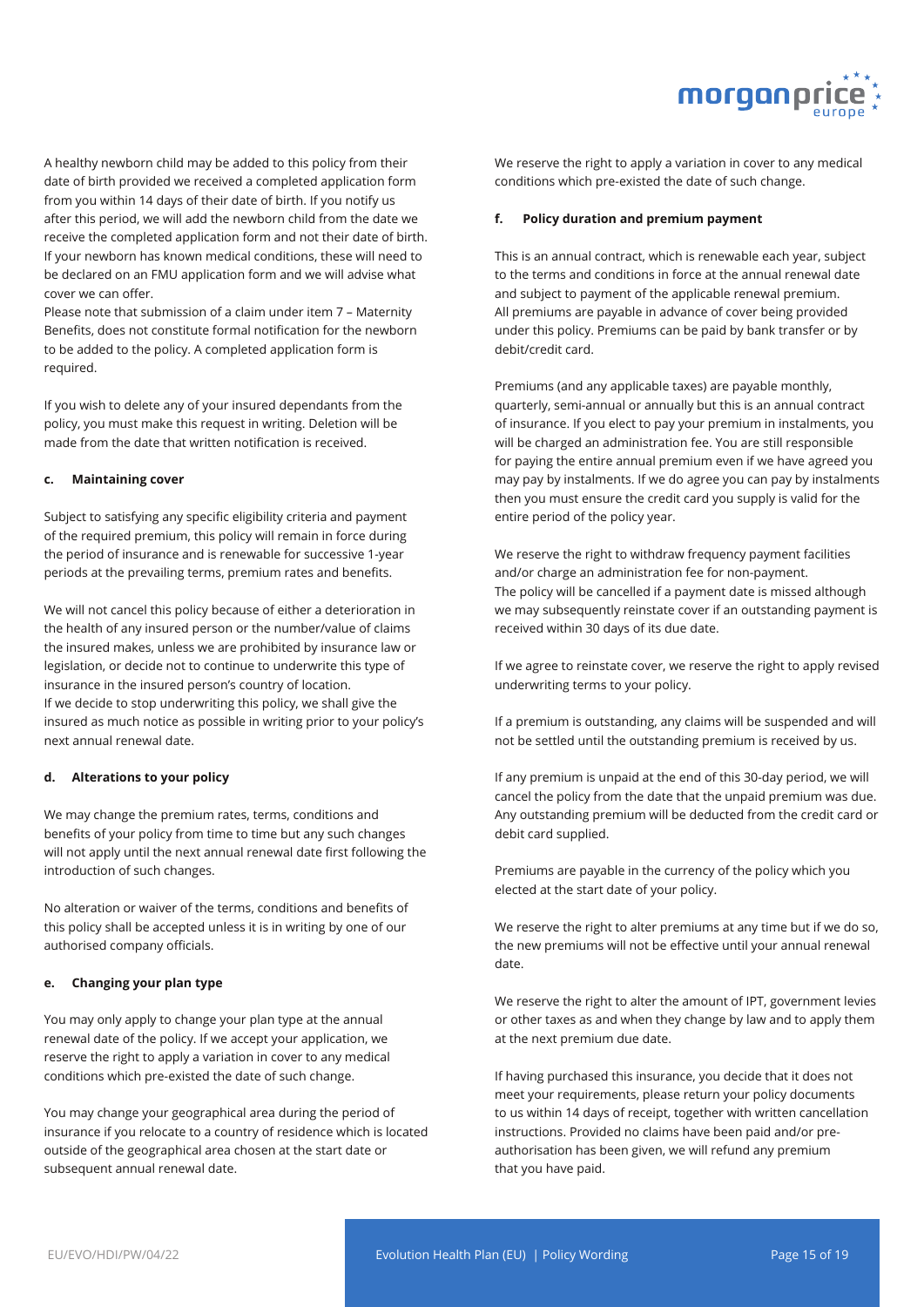

#### **g. Temporary return to your home country**

For nationals of the United States of America, cover can remain in force for temporary return and visits to your home country up to a maximum of 90 days in total during each period of insurance, provided that your home country is included within your selected geographical area. Your policy will automatically terminate after 90 consecutive days in the United States of America – refer to "Termination".

For nationals of all other countries worldwide, there is no restriction for temporary return and visits to your home country, provided your home country is included within your selected geographical area.

Where your home country falls outside of your selected geographical area, please refer to Item 11A – Emergency Out of Area Treatment.

#### **h. Cancelling your policy**

If the policyholder cancels the policy at any other time, you must give us 14 days notice in writing at the address shown on the policy documentation. We will cancel the policy from the date of receipt of such instruction or from a future date. Under no circumstances will we back date any cancellation requested by the policyholder.

Once we have received your cancellation notification and provided no claims or pre-authorisations have been put in place in the current 12-month period of insurance, a pro-rata refund may be applicable. If a claim has been made, then no refund will be due and any outstanding instalment premiums remain payable.

If you cancel your plan, we reserve the right to charge an administration fee of £/€/\$30.

We will not cancel this policy because of eligible claims made by the insured person. We reserve the right to cancel the policy at any time if any insured person has:

- Misled us by misstatement or concealment or failed to answer any question about this policy honestly and fully; or
- Made or attempted to make a false or fraudulent claim or if any person uses any methods to try to make a fraudulent claim; or
- Fails to pay the premium due.

## **i. Termination**

This policy will automatically end in any of the following situations:

• Failure to pay the premium on the date due. At our absolute discretion, we may reinstate the cover if the outstanding

premiums are paid to us in full, although we reserve the right to apply revised underwriting terms to your policy.

- Where you have acted in a fraudulent manner or deliberately claimed benefit either directly or indirectly, to obtain unreasonable pecuniary advantage which is to our detriment.
- For nationals of the United States of America only, 90 days after you return to your home country. This 90-day period shall be reduced by the number of days that have already been spent on temporary return and visits to the United States of America during the period of insurance. If there are less than 90 days to run until the expiry date, then cover shall cease on the expiry date.

On termination of this policy for whatever reason, our liability will immediately cease.

#### **j. Death of a principle member**

Should the principle member die, their spouse (provided already insured under your policy) will automatically become the principal member for the remainder of the period of insurance. Should a dependent be left on the policy under the age of 18, a guardian will need to become the policyholder.

#### **k. Other insurance**

If there is any other insurance covering any of the benefits that are provided under your policy for which a claim is made, then you must disclose this to us at the time of submitting the claim.

In these circumstances, we will not be liable to pay or contribute more than our proper rateable proportion.

If it transpires that you have been paid for all or some of the claim costs by another source or insurance we have the right to a refund from you. We reserve the right to deduct such refund from you from any impending or future claim settlements, or to cancel your policy from the start date or subsequent annual renewal date without a refund of premium.

#### **l. Subrogation**

If someone else is responsible, we may take court action in your name to recover any claims we have paid. We will pay for the cost of taking this action and it will be for our benefit. Insured persons are not authorised to admit liability for any eventuality or give a promise of undertaking to anyone which binds the Insured, an Insured Person, or Us.

#### **m. Help and intervention**

Our help and intervention depends upon, and is subject to, local availability and has to remain within the scope of national and international law and regulations. Our intervention depends upon us obtaining the necessary authorisations issued by the various competent authorities concerned.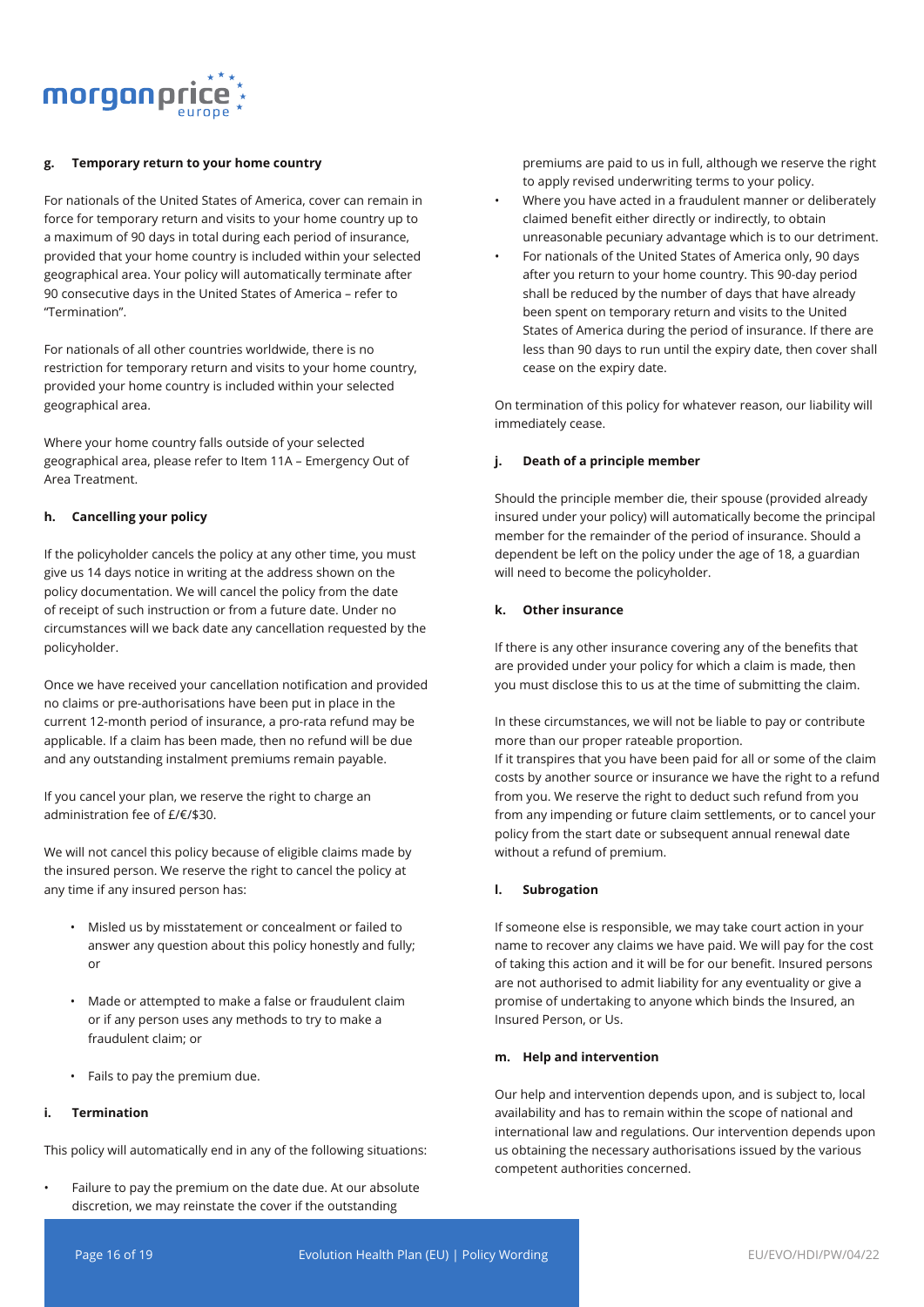

#### **n. Compliance**

Your full compliance with the terms and conditions of this policy is necessary before a claim will be paid.

#### **o. Governing law**

This contract of insurance shall be governed and construed in accordance with Danish law unless we agree otherwise. The courts of Denmark alone shall have exclusive jurisdiction in any dispute.

#### **p. Sanctions**

No insurer shall be deemed to provide cover and no insurer shall be liable to pay any claim or provide any benefit hereunder to the extent that the provision of such cover, payment of such claim or provision of such benefit would expose that insurer to any sanctions, prohibition or restriction under United Nations resolutions or the trade or economic sanctions, laws or regulations of the European Union, or United Kingdom or United States of America to the extent such compliance is not prohibited by applicable law.

## **8 How to make a complaint**

If you feel we have not provided the level of service you expected, please follow the procedures outlined below:

- We consider a complaint to be any oral or written expression of dissatisfaction from a customer to an employee of Morgan Price (Europe) ApS, in connection with the provision of, or failure to provide, a service to the customer.
- You can notify us by telephone, face-to-face or in writing.

**Complaints Department Morgan Price (Europe) ApS ØENS Virksomhedsadministration ApS Lergravsvej 59, 1 2300 København S Denmark**

**Email: info@morgan-price.eu** 

#### **Tel: +44 (0) 1379 646730**

#### **How we deal with your complaint:**

- We will always respond in a courteous manner and we aim to resolve complaints within 3 business days following receipt (e.g. received Monday 10:00am, aim to resolve by Thursday 5:30pm).
- Occasionally, for more complex cases we need additional time to investigate the concerns raised. In such cases, we

aim to acknowledge the complaint within 5 business days, providing the name of the person dealing with it, as well as an indication of when to expect the matter to be concluded.

- If we cannot resolve the matter within 8 weeks we will write explaining why and point out the next steps available to you (i.e. referring your complaint to the The Insurance Complaints Board).
- If more than 8 weeks from the date of your complaint has passed and you have not received a final response, or you are dissatisfied with the final response you received (at any stage of the process), you can refer your complaint to the The Insurance Complaints Board (contact details are shown below).

#### **How we will respond to your complaint:**

- If we can resolve your complaint within 3 business days following receipt, you will be sent a summary resolution communication, which will confirm the matter has been resolved and details of the The Insurance Complaints Board.
- Where we have been unable to resolve the complaint with 8 weeks, we will write to you formally providing details of our investigation and outcome. This response will explain our position clearly and in plain language. The response will also detail your rights to refer your complaint to the The Insurance Complaints Board.
- If we agree to pay any redress or compensation, we will do so promptly.

Where we have reasonable grounds to be satisfied that another firm is solely or jointly responsible for the issues raised, the complaint will be referred to them promptly on your behalf. We will inform you of the referral, provide their contact details and follow the matter up with them to make sure your concerns are properly addressed.

#### **What to do if you remain dissatisfied with our final response:**

Having received our final response, if you remain dissatisfied you may be entitled to refer your complaint to The Insurance Complaints Board. There is a complaint fee of DKK 200.

Visit their website at www.ankerforsikring.dk

Tlf: 33 15 89 00 (from 10am - 1pm)

Your complaint must be submitted in writing using the form which can be downloaded from their website: https://ankeforsikring.dk/ Sider/english.aspx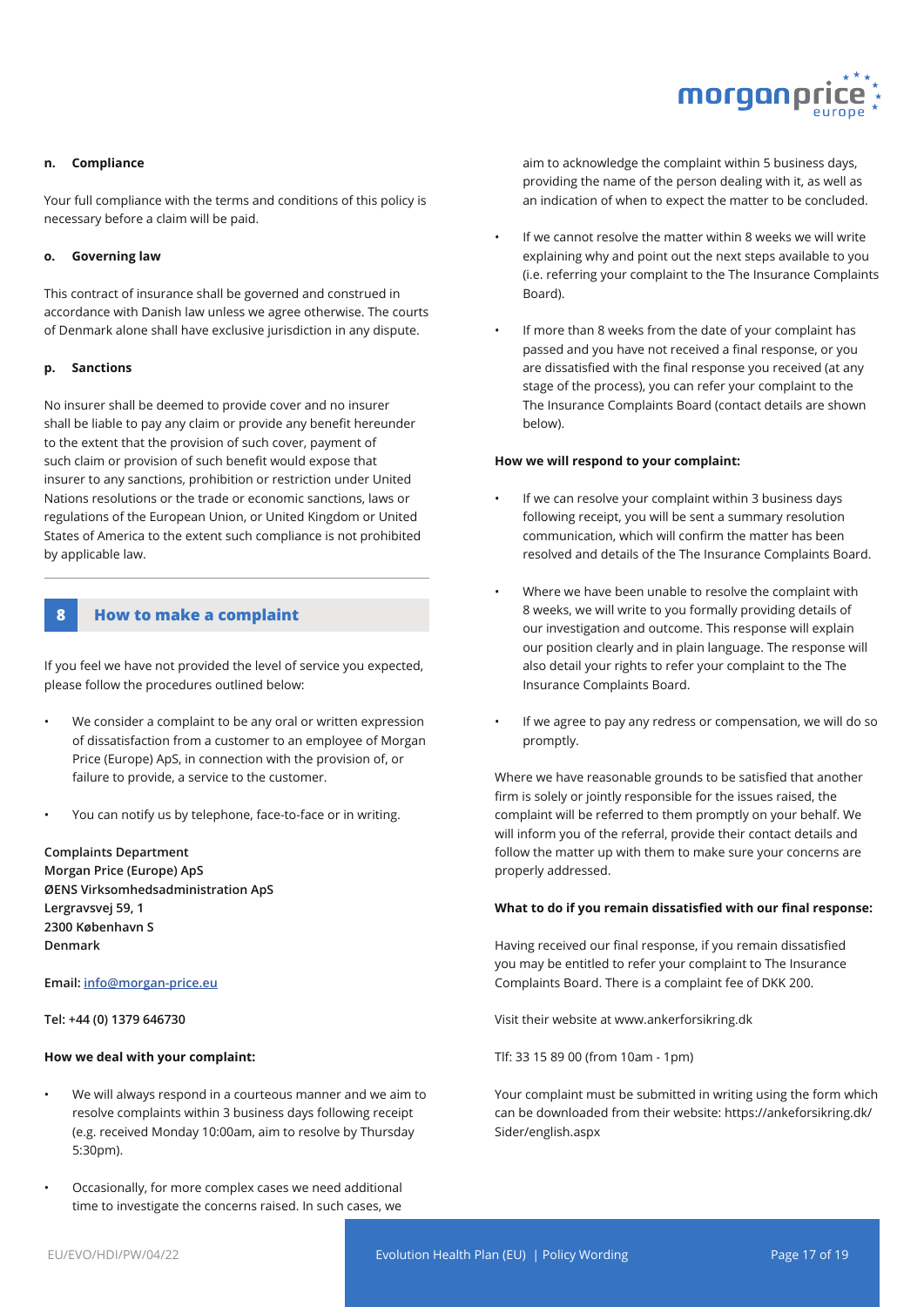

If the insurance contract has been concluded online, the complainant may also use the European Commission's platform for Online Dispute Resolution (ODR) using the following link: http://ec.europa.eu/consumers/odr/

## **For all other complaints, please contact:**

**Complaints Officer HDI Global Specialty SE Podbielskistraße 396, 30659 Hannover, Germany**

**or send an email to complaints@hdi-specialty.com**